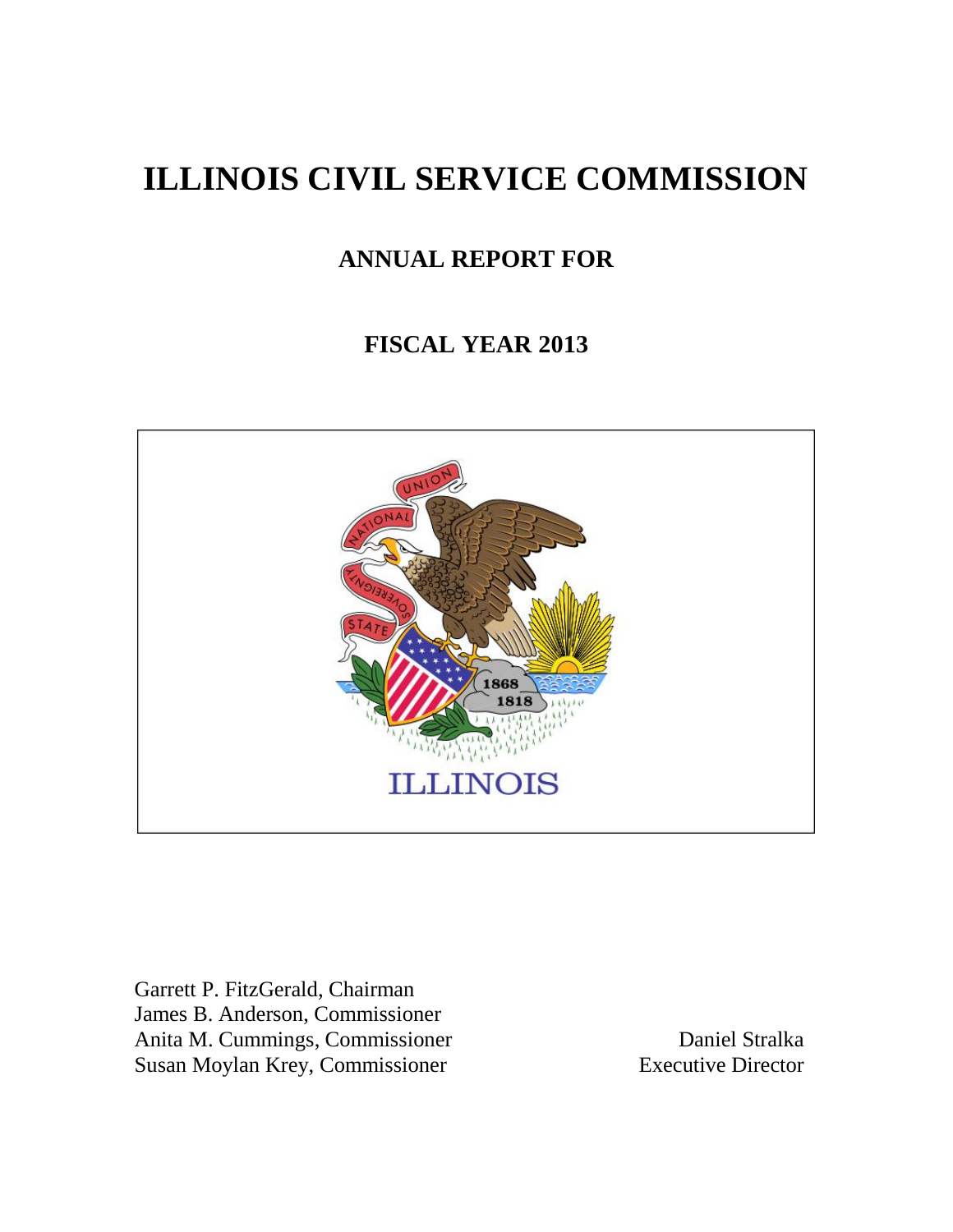

**Daniel Stralka EXECUTIVE DIRECTOR**

**State of Illinois CIVIL SERVICE COMMISSION 607 East Adams Street, Suite 801 Springfield, IL 62701 PHONE (217) 782-7373 FAX (217) 524-3706 TTY (888) 261-2819 www.icsc.il.gov**

**Garrett P. FitzGerald CHAIRMAN**

**COMMISSIONERS James B. Anderson Anita M. Cummings Susan Moylan Krey**

September 20, 2013

Governor Patrick J. Quinn State of Illinois Springfield, Illinois 62706

Dear Governor Quinn:

We submit this report to you, to the members of the General Assembly, and to the citizens of Illinois. It is the Commission's 101st Annual Report and covers the period of July 1, 2012 through June 30, 2013. In this report, we have set forth both our responsibilities and accomplishments.

We appreciate the support and encouragement you have given us as we endeavor to carry out the requirements of the Illinois Personnel Code with the goal of providing the citizens of Illinois with a system of personnel administration based on merit principles and scientific method.

Respectfully submitted,

Garrett P. FitzGerald, Chairman

James B. Anderson, Commissioner

∖nit⁄a M. Cummin¢s. Commissidneı

usan Moylan Krey, Commissioner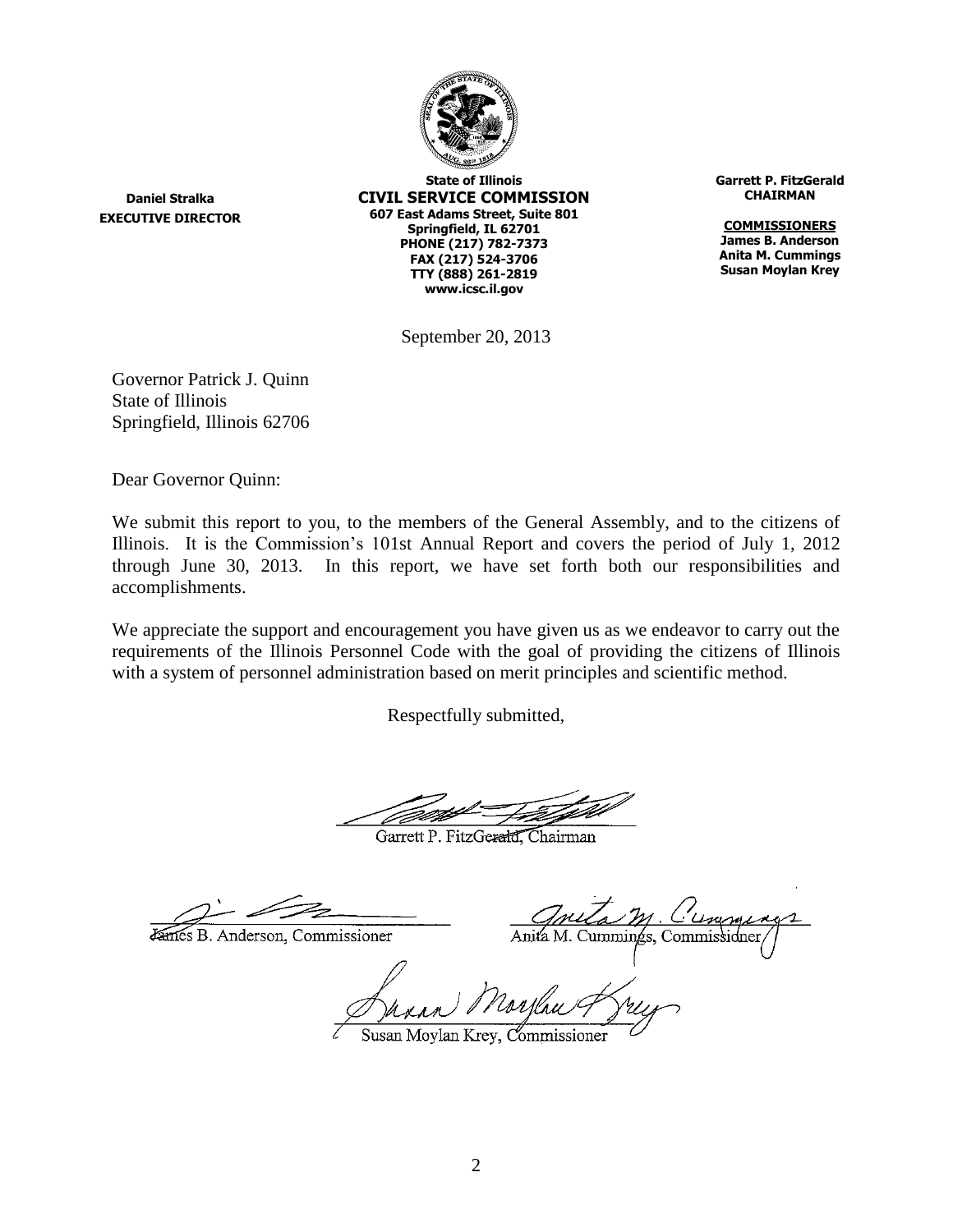## **TABLE OF CONTENTS**

## Page Number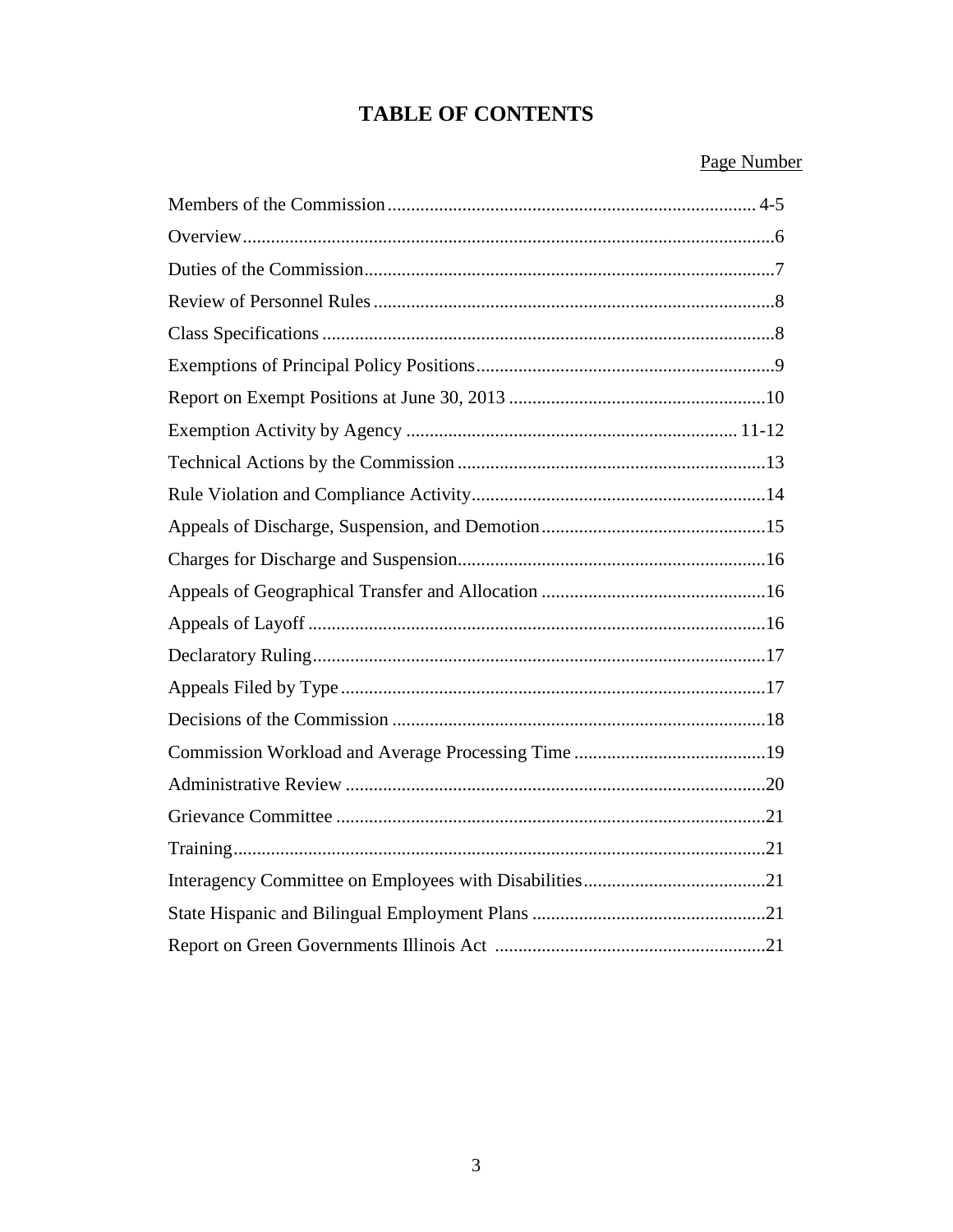### **MEMBERS OF THE COMMISSION**

The members of the Civil Service Commission are appointed for a period of six years.

| Name                            | Term Expires  |
|---------------------------------|---------------|
| Garrett P. FitzGerald, Chairman | March 1, 2015 |
| James B. Anderson, Commissioner | March 1, 2019 |
| Anita M. Cummings, Commissioner | March 1, 2017 |
| Susan Moylan Krey, Commissioner | March 1, 2017 |

## **Garrett P. FitzGerald**

Garrett P. FitzGerald served as Commissioner starting October 28, 2011 and was designated as Chairman on May 10, 2013. Garrett is the Executive Director of the Northcenter Chamber of Commerce and the Chief Executive Officer of the Northwest Community Corporation. Both are non-profit corporations developing business districts and communities in Illinois.

Garrett currently serves as a Board Member and was the past Treasurer and Chairman at Neumann Family Services. He also was the 4<sup>th</sup> Congressional District Representative on the Citizens Utility Board. Garrett previously served as an elected member of A.G. Bell Elementary School's Local School Council and on St. Benedict High School's Board. Prior to entering the non-profit field Garrett FitzGerald worked for the Chicago City Council and the Cook County Board of Commissioners. His diverse background has exposed him to many issues in the field of public employment. Garrett and his family reside on the Northwest side of Chicago.

### **James B. Anderson**

James B. Anderson is Senior Counsel at Aon Hewitt, a Fortune 500 company focused on human resources consulting and outsourcing, in Lincolnshire, Illinois. Prior to joining Aon Hewitt, James was an associate for over six years at the law firm of Katten Muchin Rosenman LLP in Chicago, Illinois, practicing in the corporate group and advising clients in diverse areas including mergers and acquisitions, public company securities offerings and other complex business transactions.

James earned his undergraduate degree in economics from Northwestern University in Evanston, Illinois and his law degree from Northwestern University School of Law in Chicago, Illinois. While in law school, James served as a judicial extern for the Hon. Judge James B. Zagel in the U.S. District Court for the Northern District of Illinois, as a legal intern for the U.S. Department of Justice in Washington, D.C., and as a legal intern for the U.S. Attorney's Office for the Northern District of Illinois. James also serves on the executive committee of The Moody Church in Chicago, through which he volunteers with By the Hand Club for Kids in the Cabrini-Green neighborhood and with an underperforming Chicago Public School. Originally from Rockford, Illinois, James and his family currently reside in Chicago.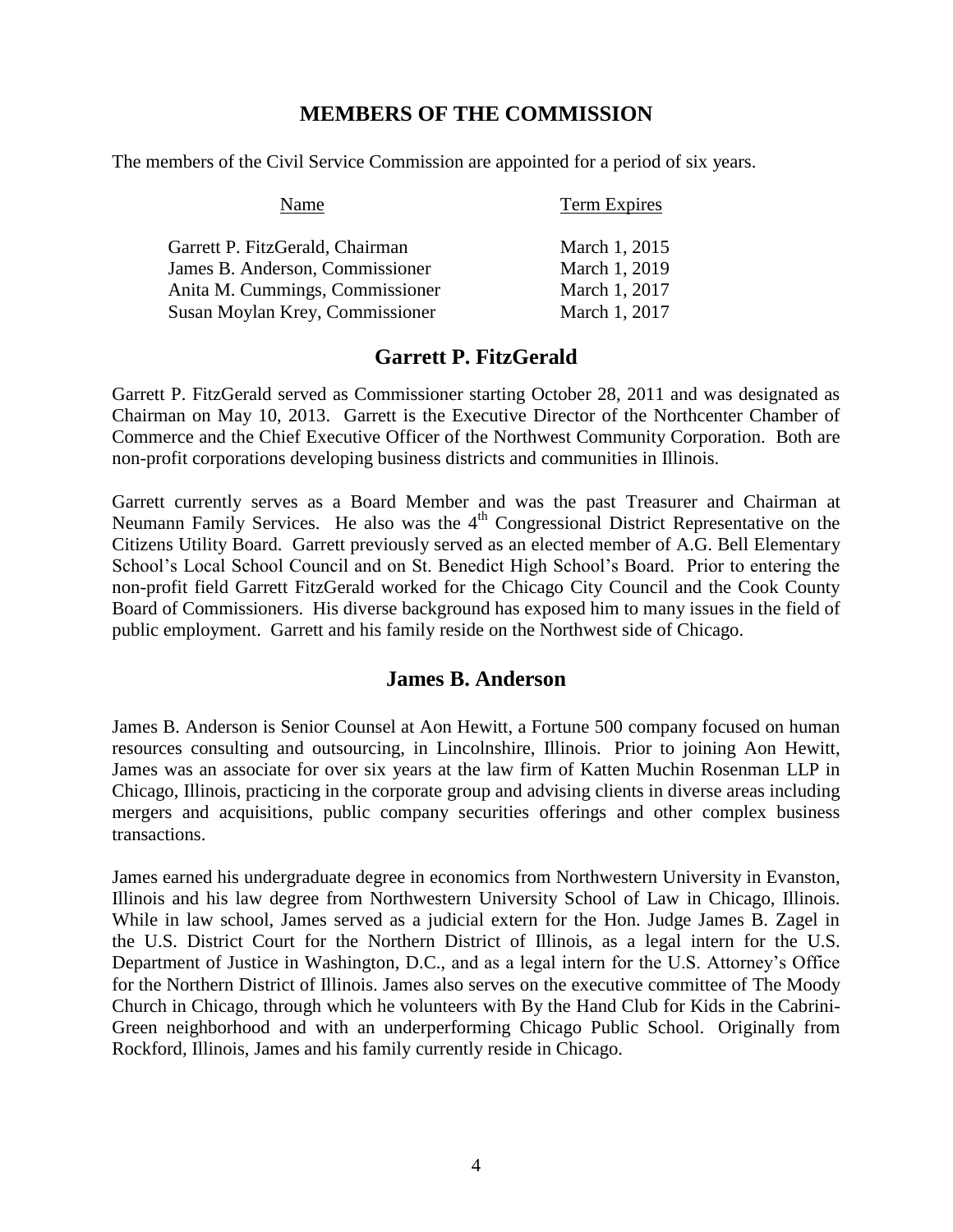### **Anita M. Cummings**

Anita Cummings is the owner of A M Consulting, Inc. an independent consulting practice specializing in professional management assistance since 1984. While her present work concentrates on economic development projects, her career began in the area of human resources. In that capacity, she coordinated and implemented the recruiting, testing, and staffing of Midway Airlines' first 350 employees, as well as the start-up of several other Airlines based at the growing Midway Airport, continuously focusing on personnel issues.

Ms. Cummings was a Commissioner of the Chicago Park District for almost ten years, serving as the Chair of its Personnel Committee. Other prior significant Board appointments include: Metropolitan Pier and Exposition Authority, Interim Board; Southwest Home Equity Assurance Program, Chairman of the Board and Personnel Committee Chair; Midway Airport Terminal Development Program (Community Hiring Initiative Board); Neighborspace, Board of Directors.

Ms. Cummings has held numerous leadership positions in the Southwest community. As a founder of the United Business Association of Midway, she has promoted economic growth and job development in the Midway Airport area since 1979. She is presently the Executive Director of both the United Business Association of Midway and the Chicago/Midway-Clearing Main Street project. Ms. Cummings is a graduate of DePaul University, a former Chicago Public school teacher, and a longtime resident of the southwest side of Chicago.

#### **Susan Moylan Krey**

Susan was born in Chicago and attended Northeastern Illinois University. Attending Oakton Community College to obtain her real estate license, she has been a Realtor/Broker since 1989. She was elected Maine Township Collector in 2005, appointed Maine Township Trustee in 2007, and elected Township Trustee in 2009. Also since 2009, she has served on the Des Plaines Library Board of Trustees as Vice-President. While in these positions, Susan has participated in numerous personnel matters impacting public employees.

Active in the community, Susan has been the Coordinator for her Township's National Night Out Against Crime and a liaison to the Township's Neighborhood Watch. She helped establish the Sgt. Karan Ladar Memorial Good Citizen Award in 2010. Along with her husband, Kevin, she now resides in Des Plaines. They have five children and twelve grandchildren, all of whom live in the State of Illinois.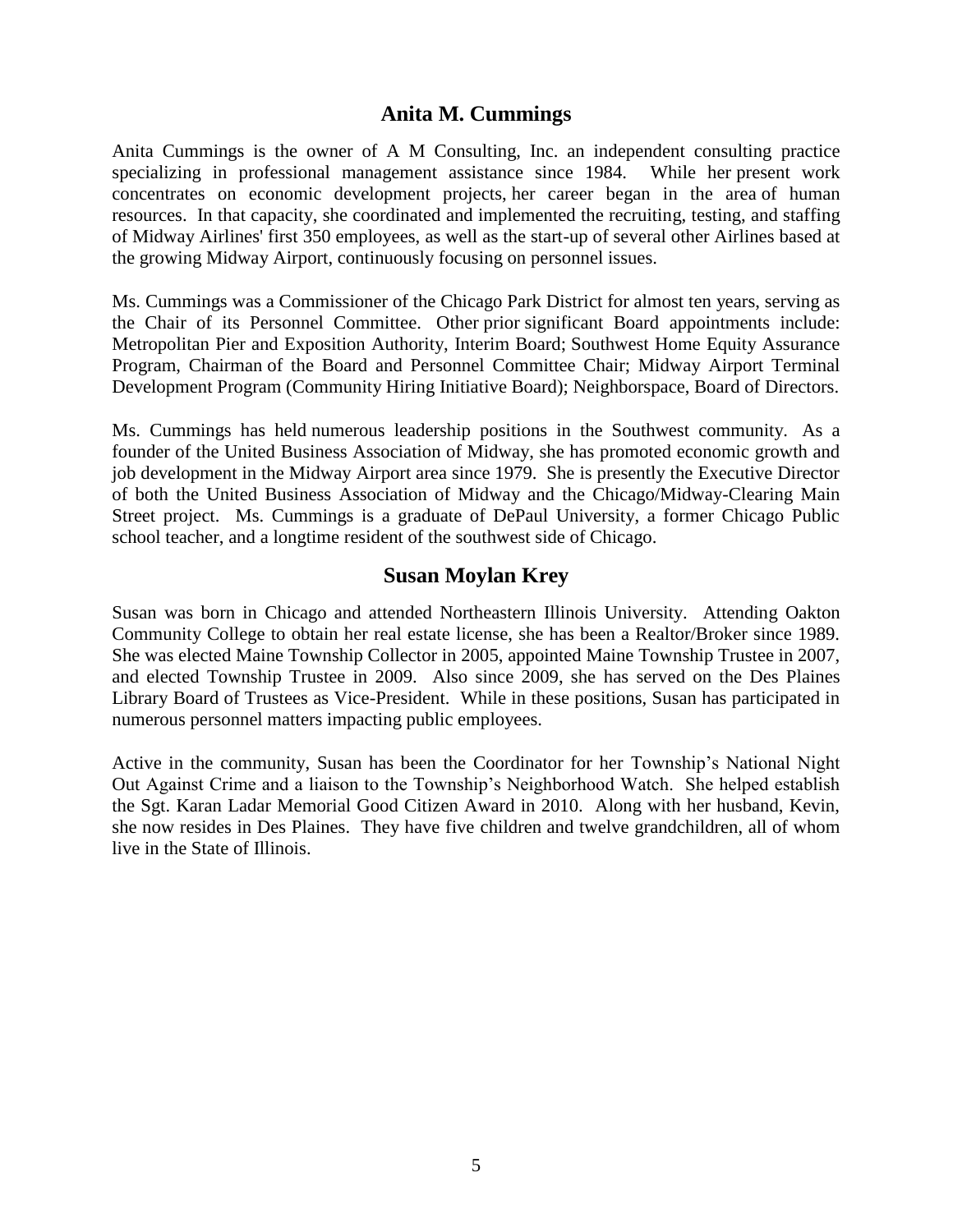#### **OVERVIEW**

The Civil Service Commission began the year with an approved budget of \$289,700 which represented an 18% decrease from the prior year's adjusted appropriation. Fortunately, a supplemental appropriation was passed increasing the Commission's budget to \$378,500 which was sufficient to meet its needs for the year. Similar to the previous year, expenditures were closely monitored – even with many one-time purchases related to the relocation of the Commission's Springfield office – so that only \$2,184 was lapsed back to the State.

The Commission underwent a leadership change when Chris Kolker resigned as Chairman on March 7, 2013 to accept a judicial appointment. Chris had served as Chairman since his appointment on March 16, 2004. The Governor then appointed Garrett FitzGerald to serve as Chairman effective May 10, 2013. In addition, the six-year term of Commissioner Ares G. Dalianis expired on April 1, 2013. The Commission unanimously passed resolutions of appreciation for both men's service to the Commission.

As indicated, the Commission relocated its Springfield office at the end of the fiscal year to 607 East Adams, Suite 801 after six years at its prior location. Working with the Department of Central Management Services, the Commission signed a five-year lease for 2,929 square feet. The resulting lower lease payment should help the Commission meet its budget targets for the coming years. The Commission also secured new computers and printers at the time of the move. The existing computers had become functionally obsolete due to hardware limitations, and the old printers were not compatible with the new operating systems.

The Rules of the Illinois Civil Service Commission were amended effective March 15, 2013. The amendments were made to reflect changes in the Open Meetings Act and address recent court rulings regarding information the Commission can consider in determining the appropriate level of discipline in a discharge appeal. The new changes give the Commissioners more freedom to impose a suspension as opposed to discharge where the evidence warrants a lesser form of discipline.

In April, 2013 the Auditor General released its LAC141 Audit Report on Management Positions in the Executive Branch. The Civil Service Commission participated in this audit by virtue of its role in approving Section 4d(3) principal policy exemption requests. The Commission included a response that pointed out how agencies can receive principal policy exemptions for positions that have principal policy responsibility for the determination of policy without any management responsibilities as defined by the Auditor General. In addition, SB1556 became law in April. This bill allows the State to exclude designated positions from collective bargaining. The inclusion of principal policy exempt positions in bargaining units has been a growing problem for the Commission over the past several years. The enactment of this law promises a final resolution without further action by the Commission.

Finally, under the stewardship of coordinator Beckie Daniken, the Commission received two awards in fiscal year 2013. One was a Division award given for the highest increase in number of donors; the second award was for Exceptional Giving for agencies whose donations increased from the previous year.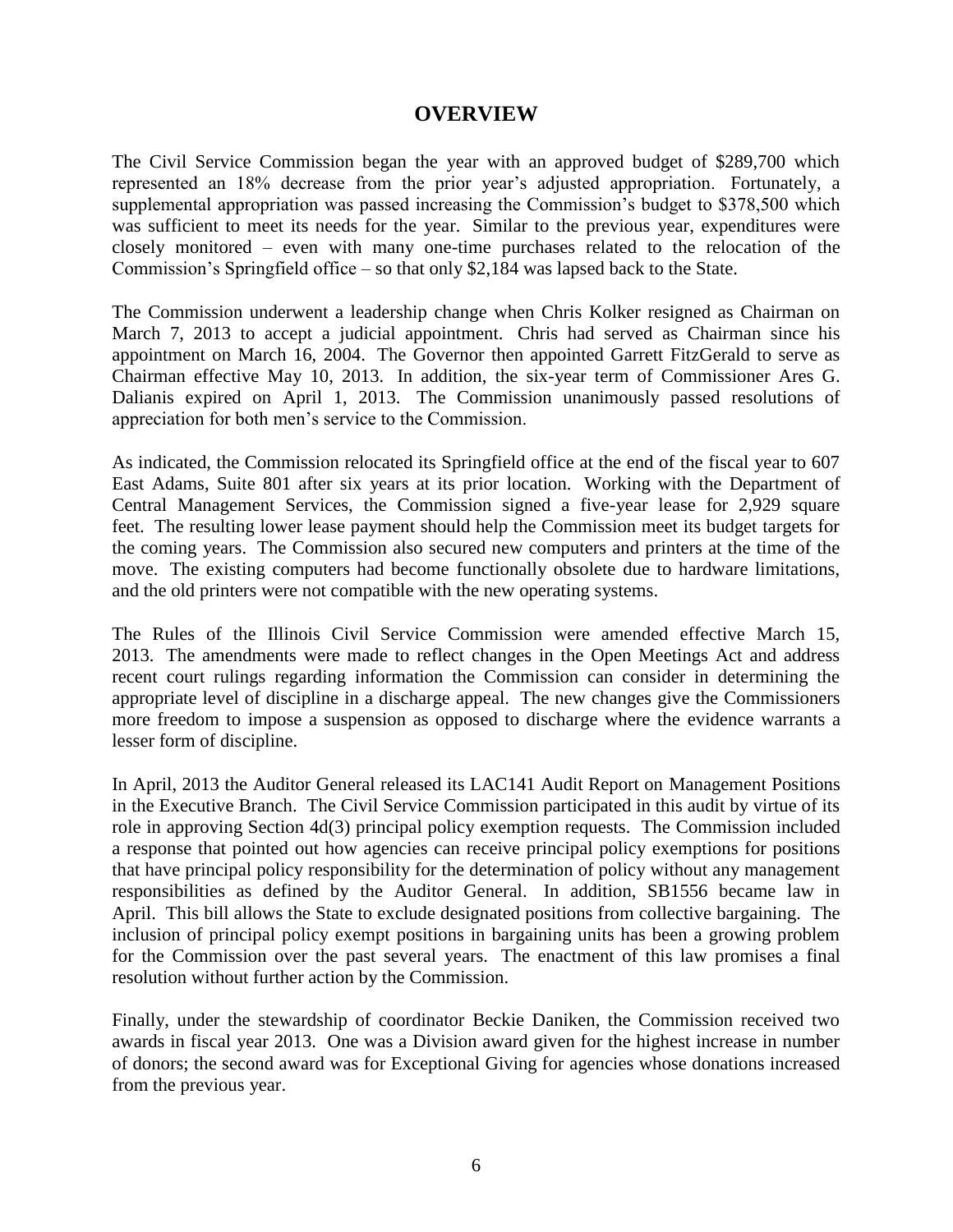## **DUTIES OF THE COMMISSION**

Guided by merit philosophy, the members of the Commission and its staff carry out the following statutory responsibilities:

- 1. To approve or disapprove personnel rules or their amendments promulgated and submitted by the Director of Central Management Services.
- 2. To approve the classification plan submitted by the Director of Central Management Services, and approve proposals for new or amended class specifications and for the abolition of existing classes under the classification plan.
- 3. Upon recommendation of the Director of Central Management Services, the Commission approves the exemption from Jurisdiction B of those positions which in its judgment bear principal administrative responsibility for the determination or implementation of policy.
- 4. Upon identification of instances of noncompliance, the Commission is responsible for ensuring the enforcement of the Personnel Code and Rules through the issuance of directives for compliance.
- 5. For certified employees who are discharged, suspended for more than 30 days in a twelve-month period, or demoted, the Commission hears and determines the written charges and renders decisions which are binding upon the employing agency.
- 6. The Commission hears appeals by certified employees who are involuntarily transferred from one geographical area to another, or who question the allocation of their position under the classification plan.
- 7. The Commission hears or conducts an investigation of layoff appeals by certified employees where the basis of the appeal is that provisions of the Personnel Code or Rules have been violated.

During fiscal year 2013, the Commission was active in these areas as the following detailed report indicates.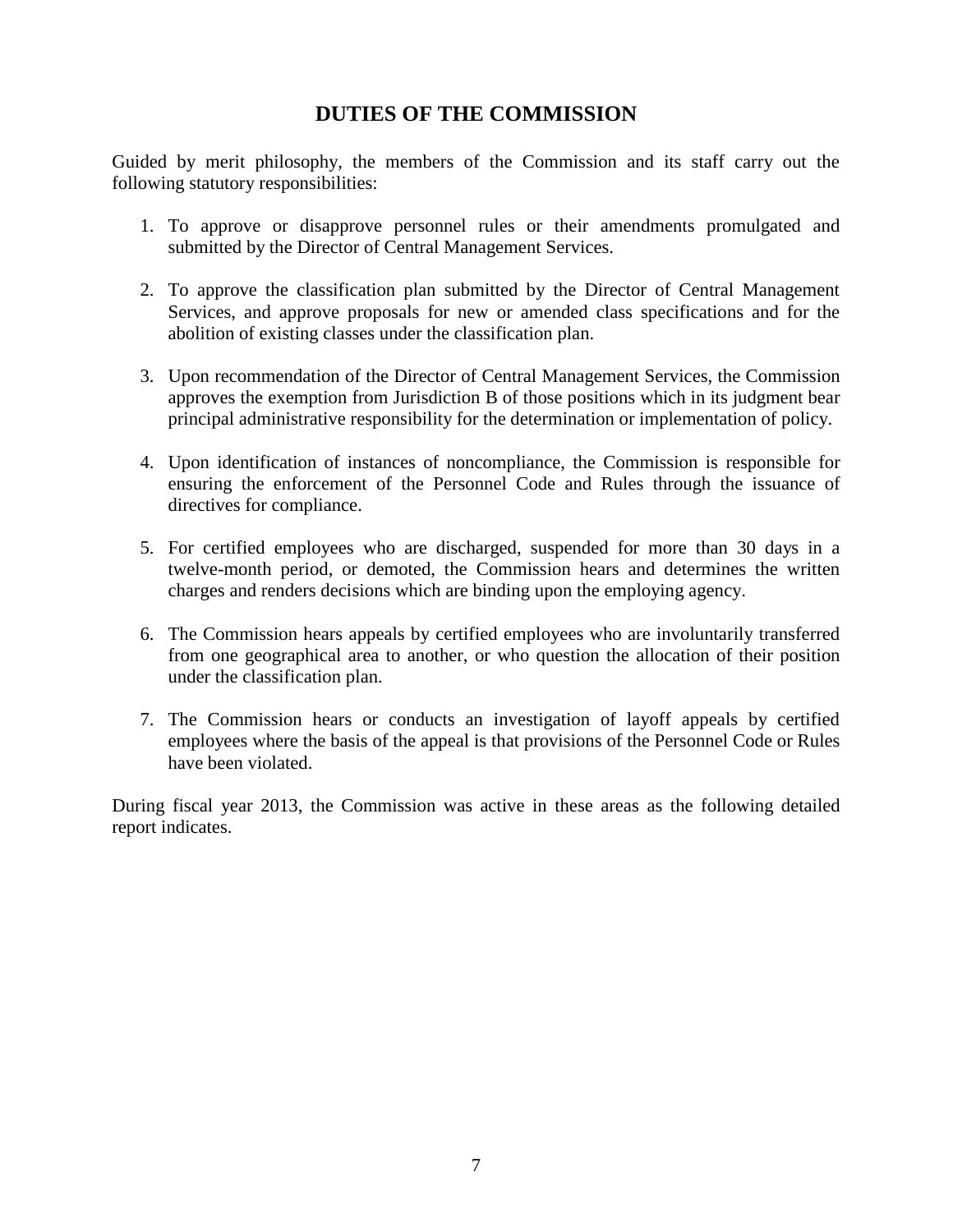### **(1) REVIEW OF PERSONNEL RULES**

The drafters of the Personnel Code envisioned broad enabling statutes giving the Director of Central Management Services extensive discretion to implement the provisions of the Code through the promulgation of rules. As a check and balance to this power, the Director is to submit proposed rules and/or amendments to the Commission, and the Commission has the authority to disapprove them. During fiscal year 2013, the Director of Central Management Services submitted proposed amendments to four sections of the Personnel Rules as follows:

- Section 303.112, Sick Leave Bank
- Section 303.131, Leave in the Event of Stillborn Child
- Section 303.148, Family Responsibility Leave
- Section 303.250, Vacation Eligibility
- Section 305.300, Extension of Jurisdictions A, B, & C

After consideration, the Commission concurred with these amendments.

### **(2) CLASS SPECIFICATIONS**

A sound system of position classification is essential to carry out the objectives of a merit personnel system. The classification plan establishes the basis for ensuring that employees performing work of the same nature, level of difficulty and complexity are paid within the same salary range, dependent on length of service and excellence of performance. The specifications further set forth the legal requirements for selection of those who desire to enter state service and the promotion of present employees who seek advancement within the career system. So that personnel decisions can be based upon the factual basis of existing assignments, the position classification system identifies the duties performed and responsibilities assigned by individual employees.

The Commission has the responsibility of approving all amendments to the classification plan including class specifications. During fiscal year 2013, the Commission reviewed and acted on 28 amendments to the classification plan.

| New Classes Approved:             | 8  |
|-----------------------------------|----|
| <b>Revised Classes Approved:</b>  | 16 |
| <b>Classifications Abolished:</b> | 4  |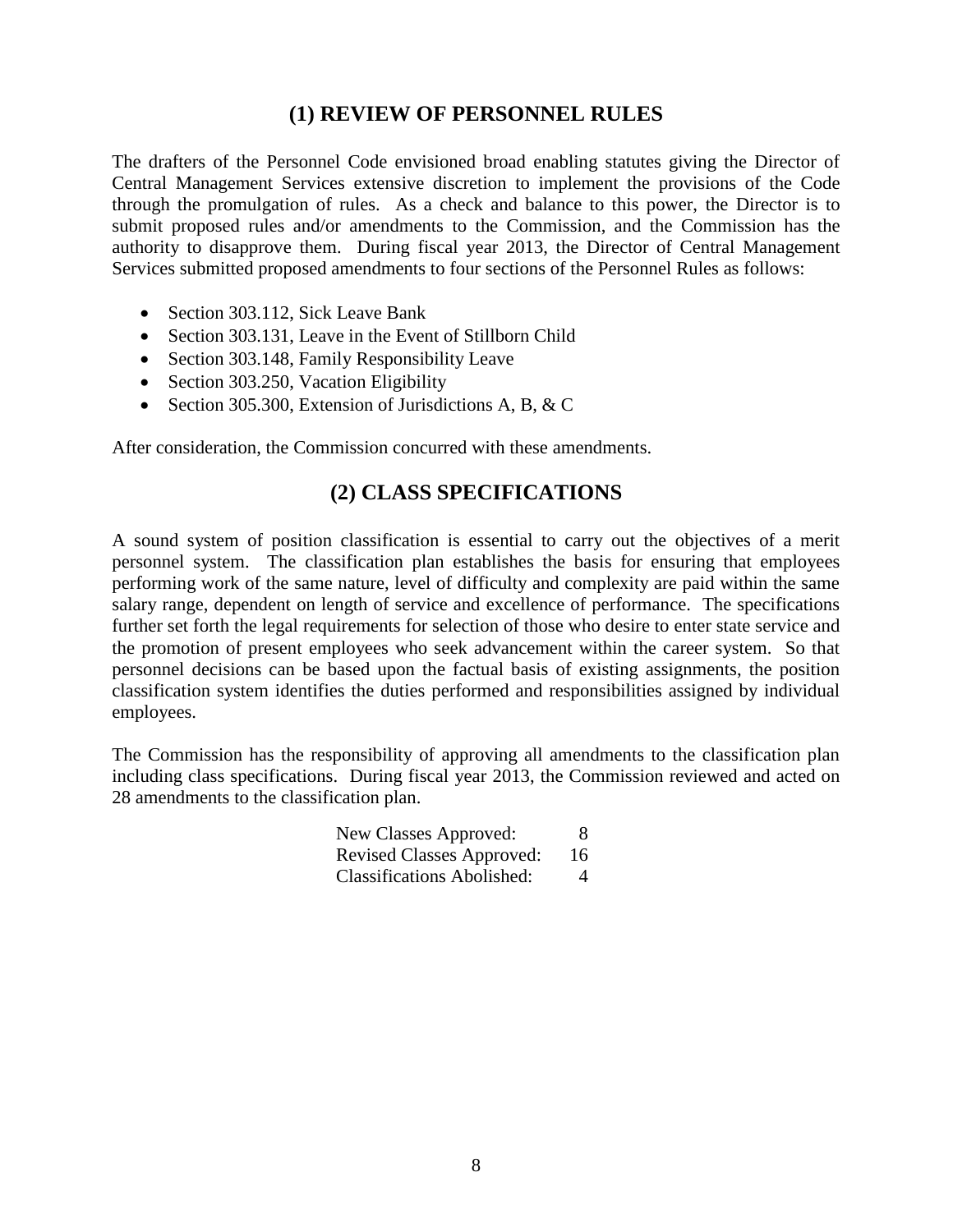## **(3) EXEMPTIONS OF PRINCIPAL POLICY POSITIONS**

A long-standing significant issue in merit systems is the determination of those positions which should be subject to appointment and dismissal at the discretion of the administration. In the Personnel Code, the legislature specifically provided for most major exemptions, such as those for all positions in the legislative and judicial branches, of directors and assistant directors of executive agencies, and of members of boards and commissions. In positions below the director, assistant director, board or commission level, the legislature chose to grant the Director of Central Management Services and the Civil Service Commission joint authority to exempt positions from Jurisdiction B of the Personnel Code. Under this provision, agencies request and the Director of Central Management Services issues a recommendation as to whether positions that bear principal administrative responsibility for the determination of policy or principal responsibility for the implementation of policy should be exempted. This recommendation is then submitted to the Civil Service Commission for approval. The impact upon the merit system of decisions made with respect to the exemption of positions from these provisions of the Personnel Code is obvious.

The Commission acts by approving or denying exemption requests recommended by the Director. Clarifications of these positions are evaluated to ensure that only positions that continue to qualify for exemption remain exempt. The Commission received a total of 75 exemption requests in fiscal year 2013. Of those, 55 were granted exemption (six of those were granted for periods ranging from six months to two years) seven were denied and thirteen were withdrawn.

There were a total of 54 4d(3) exempt positions that were considered for rescission of exemption for various reasons, including extended vacancies. Of those 54 positions, 19 had their exemptions rescinded and 35 of the proposed rescissions were denied (not rescinded).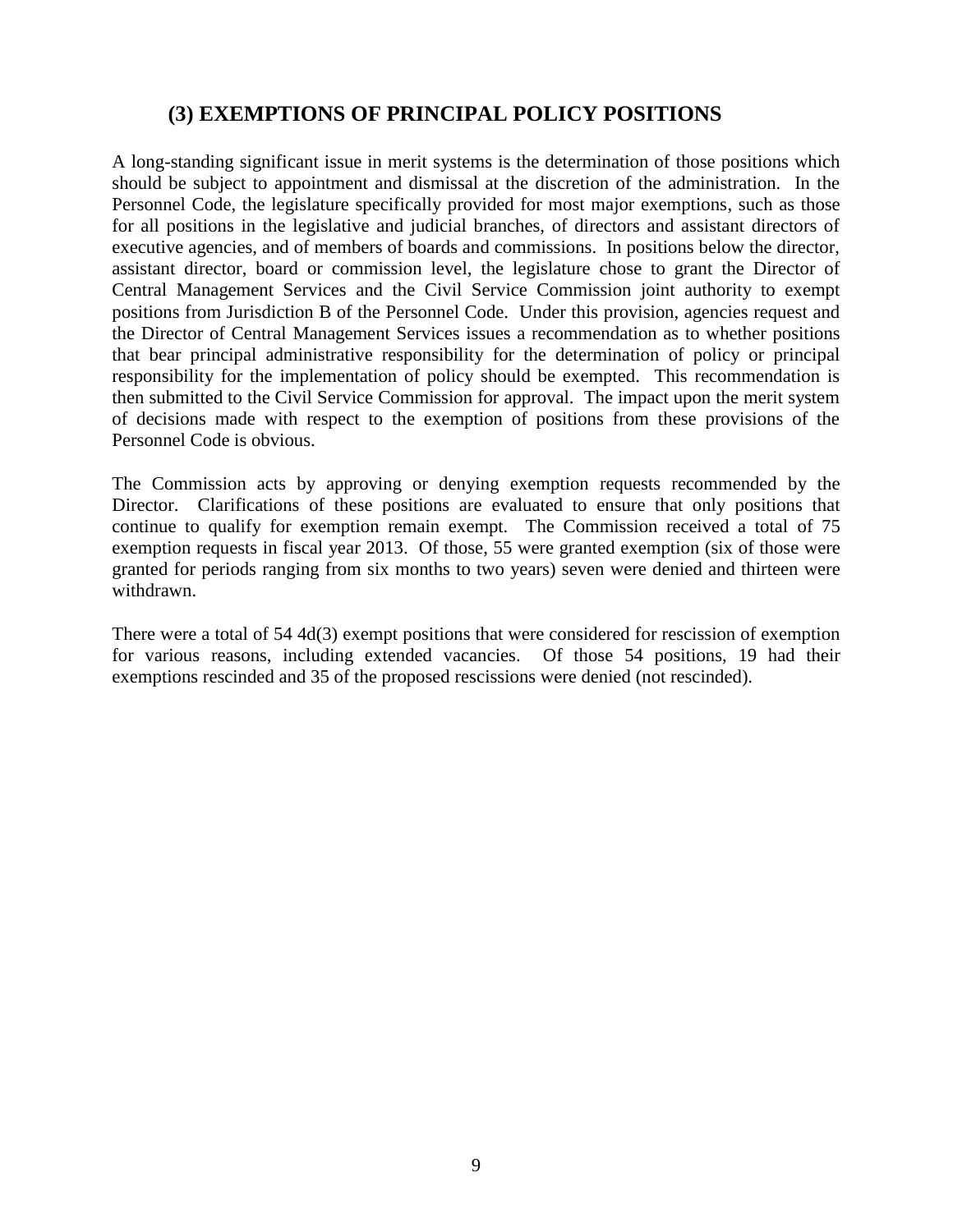## REPORT ON EXEMPT POSITIONS AT JUNE 30, 2013<sup>1</sup>

| Agency | Total<br>Employees | Number of Exempt<br>Positions |
|--------|--------------------|-------------------------------|
|        |                    |                               |
|        |                    |                               |
|        |                    |                               |
|        |                    |                               |
|        |                    |                               |
|        |                    |                               |
|        |                    |                               |
|        |                    |                               |
|        |                    |                               |
|        |                    |                               |
|        |                    |                               |
|        |                    |                               |
|        |                    |                               |
|        |                    |                               |
|        |                    |                               |
|        |                    |                               |
|        |                    |                               |
|        |                    |                               |
|        |                    |                               |
|        |                    |                               |
|        |                    |                               |
|        |                    |                               |
|        |                    |                               |
|        |                    |                               |
|        |                    |                               |
|        |                    |                               |
|        |                    |                               |
|        |                    |                               |
|        |                    |                               |
|        |                    |                               |
|        |                    |                               |
|        |                    |                               |
|        |                    |                               |
|        |                    |                               |
|        |                    |                               |
|        |                    |                               |
|        |                    |                               |
|        |                    |                               |
|        |                    |                               |
|        |                    |                               |
|        |                    |                               |
|        |                    |                               |
|        |                    |                               |
|        |                    |                               |
|        |                    |                               |
|        |                    |                               |
|        |                    |                               |
|        |                    |                               |
|        |                    |                               |
|        |                    |                               |
|        |                    |                               |
|        |                    |                               |

<sup>&</sup>lt;sup>1</sup>This report is generated by the Illinois Department of Central Management Services.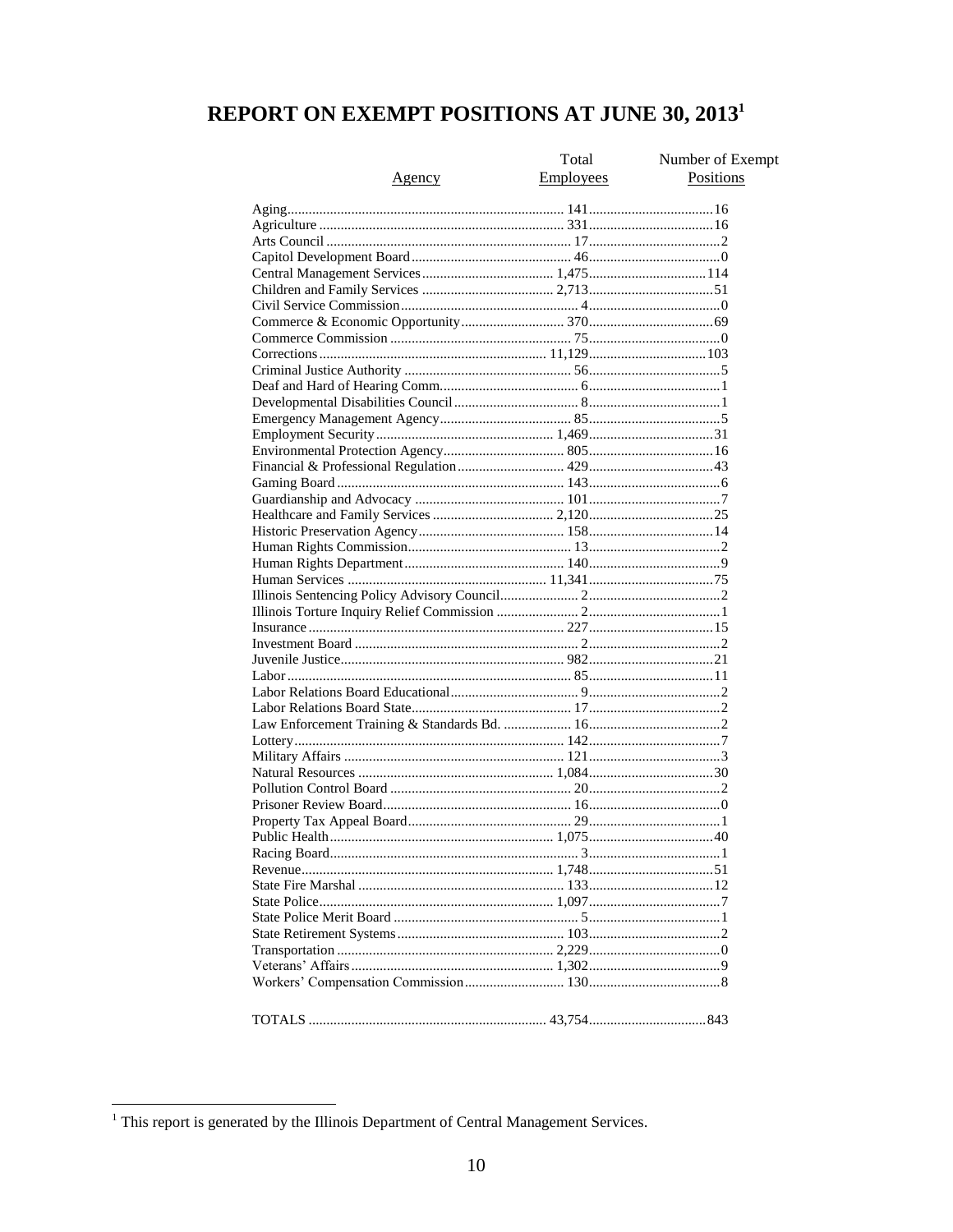## **EXEMPTION ACTIVITY BY AGENCY**

| Aging                                  | 3 exemptions granted                                                                                                                                                    |
|----------------------------------------|-------------------------------------------------------------------------------------------------------------------------------------------------------------------------|
| <b>Central Management Services</b>     | 1 exempt position abolished<br>1 exemption denied<br>8 exemptions granted<br>2 exemption requests withdrawn<br>8 exemptions rescinded<br>2 exemption rescissions denied |
| <b>Children and Family Services</b>    | 3 exemptions denied<br>3 exemptions granted<br>1 exemption rescinded<br>1 exemption rescission denied                                                                   |
| Commerce and Economic Opportunity      | 2 exemptions granted<br>5 exemption rescissions denied                                                                                                                  |
| Corrections                            | 1 exemption request withdrawn<br>2 exemption rescissions denied                                                                                                         |
| <b>Emergency Management Agency</b>     | 1 exemption denied                                                                                                                                                      |
| <b>Employment Security</b>             | 1 exemption denied<br>4 exemptions granted                                                                                                                              |
| <b>Environmental Protection Agency</b> | 2 exemptions granted<br>1 exemption rescinded                                                                                                                           |
| Financial and Professional Regulation  | 2 exemptions granted<br>4 exemption rescissions denied                                                                                                                  |
| Gaming Board                           | 1 exemption granted<br>1 exemption rescission denied                                                                                                                    |
| Healthcare and Family Services         | 1 exemption rescission denied                                                                                                                                           |
| <b>Historic Preservation Agency</b>    | 4 exemptions granted<br>1 exemption rescinded<br>2 exemption rescissions denied                                                                                         |
| Human Rights                           | 1 exemption granted                                                                                                                                                     |
| <b>Human Services</b>                  | 1 exempt position abolished<br>2 exemptions granted<br>5 exemption requests withdrawn<br>3 exemptions rescinded<br>3 exemption rescissions denied                       |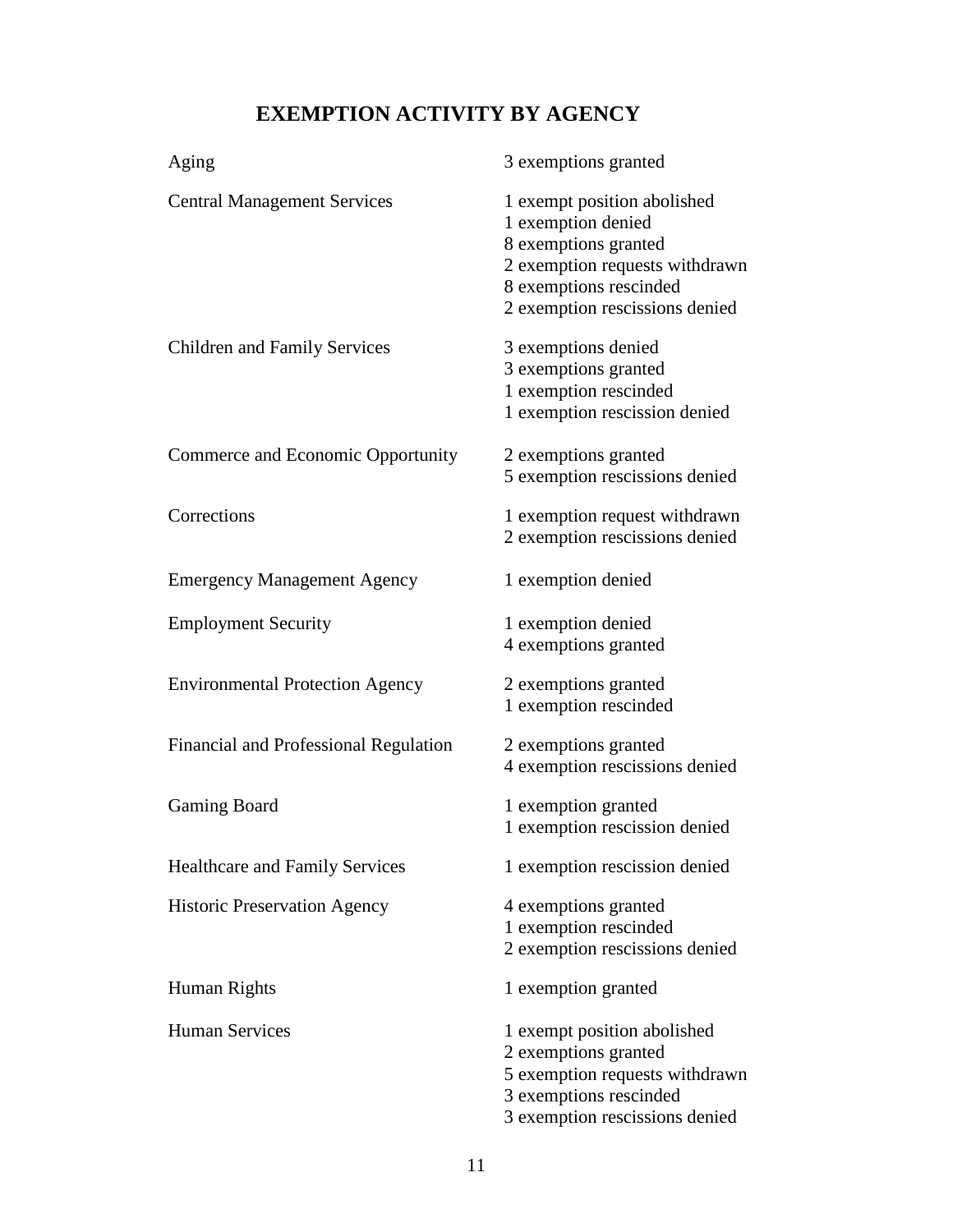## **EXEMPTION ACTIVITY BY AGENCY**

| Insurance                                 | 5 exemptions granted           |
|-------------------------------------------|--------------------------------|
|                                           | 2 exemption requests withdrawn |
| Juvenile Justice                          | 5 exemptions granted           |
|                                           | 3 exemptions rescinded         |
|                                           | 4 exemption rescissions denied |
| Labor                                     | 1 exemption rescission denied  |
| <b>Natural Resources</b>                  | 3 exemptions granted           |
|                                           | 1 exemption request withdrawn  |
|                                           | 1 exemption rescinded          |
|                                           | 2 exemption rescissions denied |
| <b>Pollution Control Board</b>            | 1 exemption granted            |
| <b>Public Health</b>                      | 1 exemption granted            |
|                                           | 1 exemption rescinded          |
|                                           | 1 exemption rescission denied  |
| Revenue                                   | 2 exemptions granted           |
|                                           | 1 exemption request withdrawn  |
|                                           | 3 exemption rescissions denied |
| <b>Sentencing Policy Advisory Council</b> | 2 exemptions granted           |
|                                           | 1 exemption request denied     |
| <b>State Board of Investment</b>          | 1 exemption granted            |
| <b>State Fire Marshal</b>                 | 2 exemption rescissions denied |
| <b>State Police</b>                       | 2 exemptions granted           |
| <b>Torture and Relief Commission</b>      | 1 exempt position abolished    |
|                                           | 1 exemption granted            |
| Veterans' Affairs                         | 1 exemption rescission denied  |
| Workers' Compensation Commission          | 1 exemption request withdrawn  |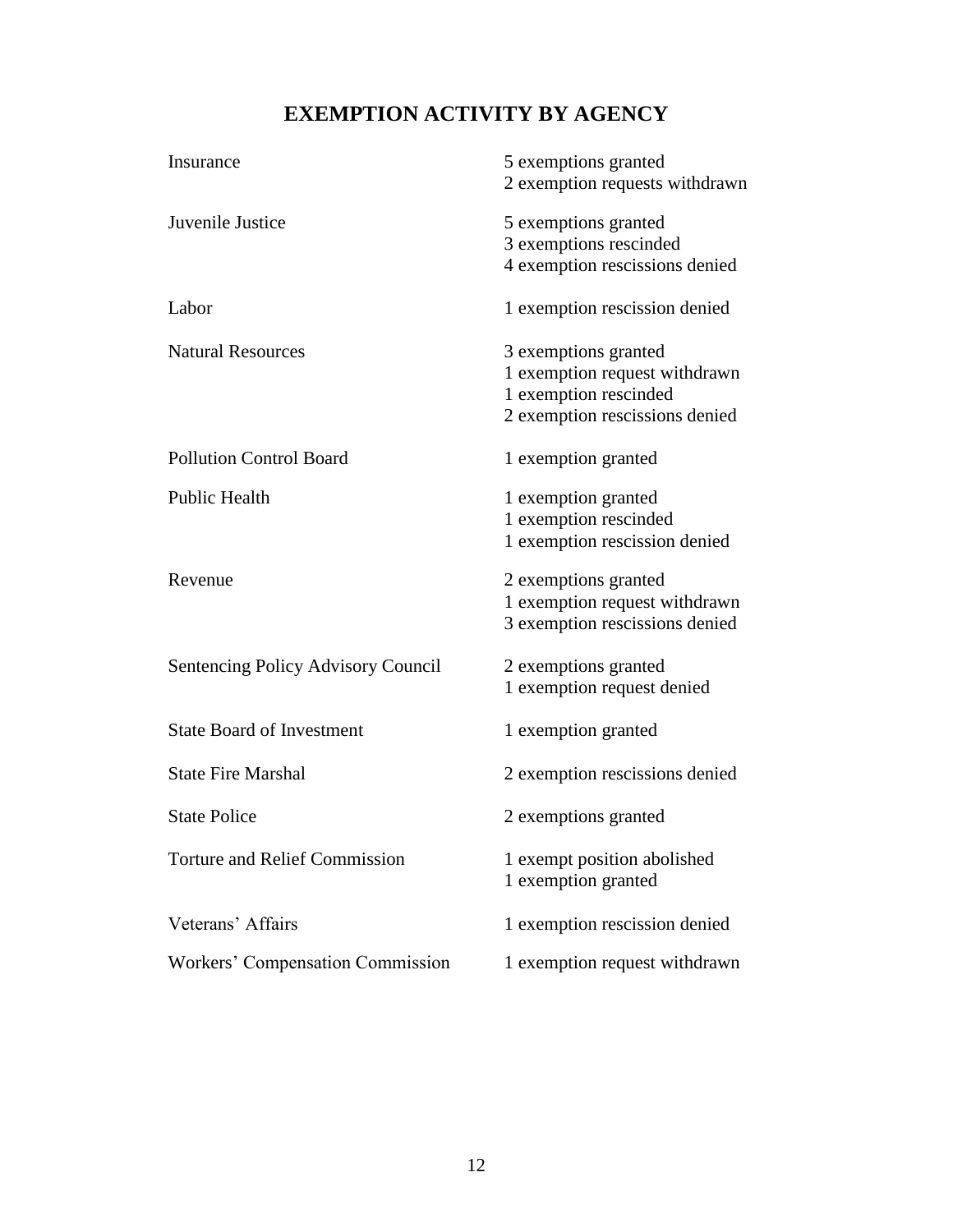## **TECHNICAL ACTIONS BY THE COMMISSION**

|                                         | FY<br>09         | <b>FY 10</b> | FY 11            | FY 12        | FY13        |
|-----------------------------------------|------------------|--------------|------------------|--------------|-------------|
| <b>Class Specifications</b>             |                  |              |                  |              |             |
| <b>Revisions Not Approved</b>           | 0                | $\Omega$     | 1                | $\Omega$     | $\theta$    |
| New Classes Approved                    | 9                | 12           | 5                | 10           | 8           |
| <b>Revised Classes Approved</b>         | 15               | 27           | 8                | 7            | 16          |
| <b>Abolished Classes Approved</b>       | 6                | $\theta$     | $\boldsymbol{0}$ | $\mathbf{2}$ | 4           |
| <b>TOTALS</b>                           | $\overline{30}$  | <u>39</u>    | 14               | 19           | 28          |
| 4d(3) Exemptions                        |                  |              |                  |              |             |
| <b>Exemption Requests Granted</b>       | 30               | 30           | 52               | 40           | 55          |
| <b>Exemption Requests Denied</b>        | 1                | $\Omega$     | 8                | 2            |             |
| <b>Exemption Requests Withdrawn</b>     | 8                | 4            | 0                | 4            | 13          |
| <b>Exemptions Rescinded</b>             | $\boldsymbol{0}$ | 46           | 18               | 12           | 19          |
| <b>Exemption Rescissions Denied</b>     | 0                | 41           | 30               | 39           | 35          |
| Exempt Positions Abolished <sup>2</sup> | n/a              | -19          | $5\phantom{0}$   | <u>20</u>    | 3           |
| <b>TOTALS</b>                           | <u>39</u>        | 140          | 113              | 117          | <u>132</u>  |
| <b>TOTAL TECHNICAL ACTIONS</b>          | <u>69</u>        | <u> 179</u>  | <u> 127</u>      | <u> 136</u>  | <u> 160</u> |



 $2$  This statistic was added to the annual report as recommended in the Auditor General's Management Audit of Exemptions Granted by the Civil Service Commission.

 $\overline{a}$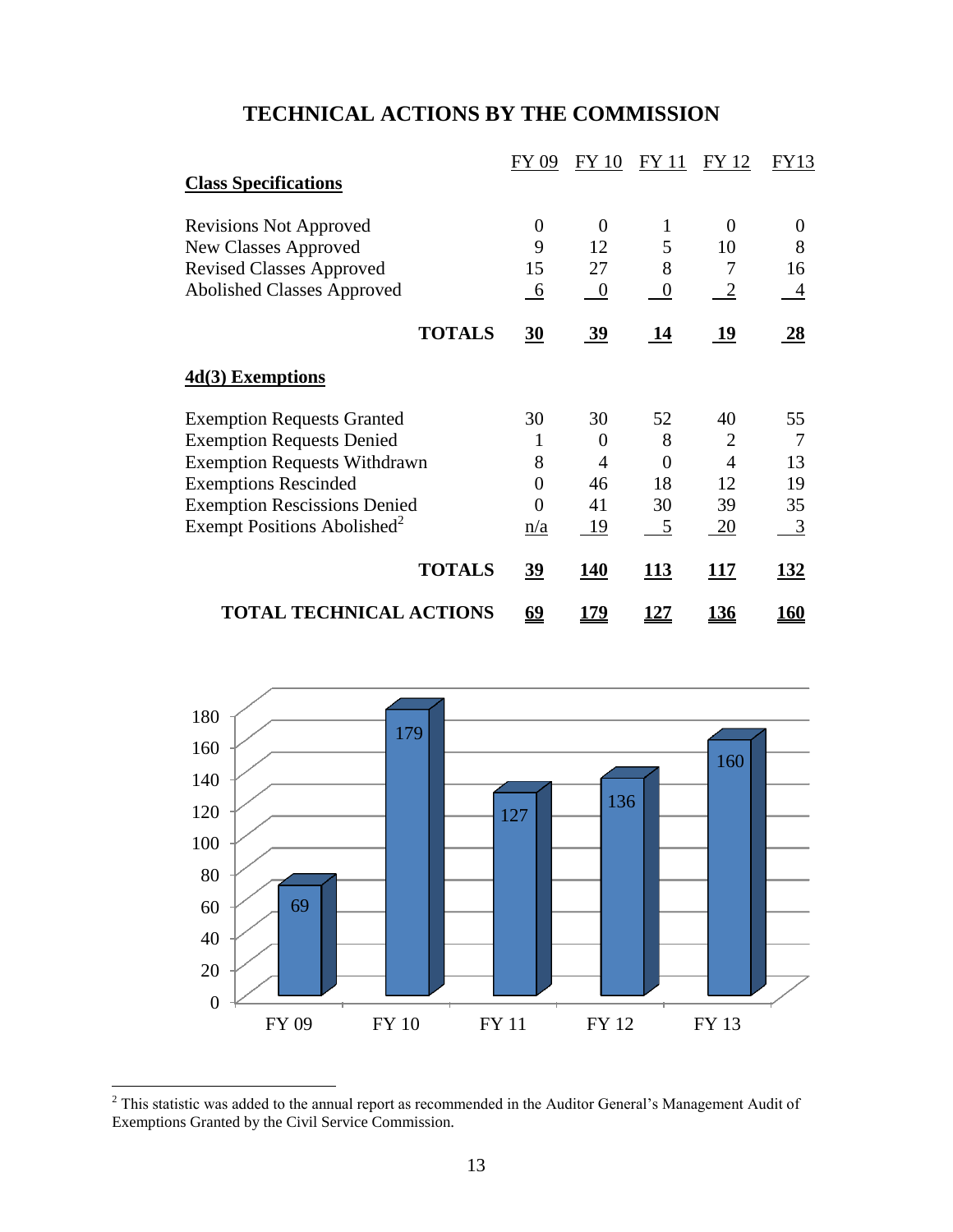## **(4) RULE VIOLATION AND COMPLIANCE ACTIVITY**

A merit system can only be as effective as the people who administer it will permit. Recognizing that pressures exist to circumvent the merit system and to provide a bulwark against the erosion of merit system standards, the legislature placed in the Civil Service Commission the responsibility for ensuring that personnel activities are carried out in compliance with the Personnel Code and Personnel Rules along with the authority to direct compliance where it finds violations.

In carrying out this mandate, the Commission investigates all allegations of noncompliance furnished to the Commission or brought to the attention of its staff to determine whether there was a violation of the statute and/or its implementing rules. There were seven rule violation appeals filed and five decisions rendered on appeals of Personnel Code and/or Rule violation allegations in fiscal year 2013. One appeal resulted in a finding that an employee's salary should be restored to \$3,800 per month and four appeals resulted in a finding of no violation. There were five rule violation appeals pending at June 30, 2013.

The Personnel Code also provides for appointments to state service in accordance with the principle of merit and fitness which is determined by the use of examination methods in areas of education, experience, cultural knowledge, capacity, knowledge, manual skill, linguistic ability, character, physical fitness, and psychological fitness. There are occasions where examinations are not feasible so in order to provide flexibility, the Code provides for three types of appointments which can be made without formal competitive examination. They are emergency, temporary, and provisional appointments, all of which are limited by the Personnel Code.

Emergency appointments shall not exceed 60 days, shall not be renewed and may be made without regard to an eligible list. Notices of selections and terminations shall be reported immediately to the Director of Central Management Services. Temporary appointments may be utilized by persons in positions to perform temporary or seasonal work. No position shall be filled by temporary appointment for more than six months out of any twelve-month period. Provisional appointments may be utilized by persons in positions when there is no appropriate eligible list available. No positions shall be filled by provisional appointment for more than six months out of any twelve month period. The following are the numbers of consecutive nonmerit appointments reported by the Commission in the monthly minutes. The Commission's monthly Minutes provide the number by agency.

| July      | 34 | January  | 24 |
|-----------|----|----------|----|
| August    | 55 | February | 27 |
| September | 62 | March    | 29 |
| October   | 43 | April    | 22 |
| November  | 24 | May      | 54 |
| December  | 18 | June     | 54 |

The incumbents have been appointed to temporary appointments for more than six months in a twelve-month period or have received a number of non-merit appointments. Although these appointments are not in violation of the Personnel Code or Rules, they are reported for the information of the members of the Commission for purposes of monitoring.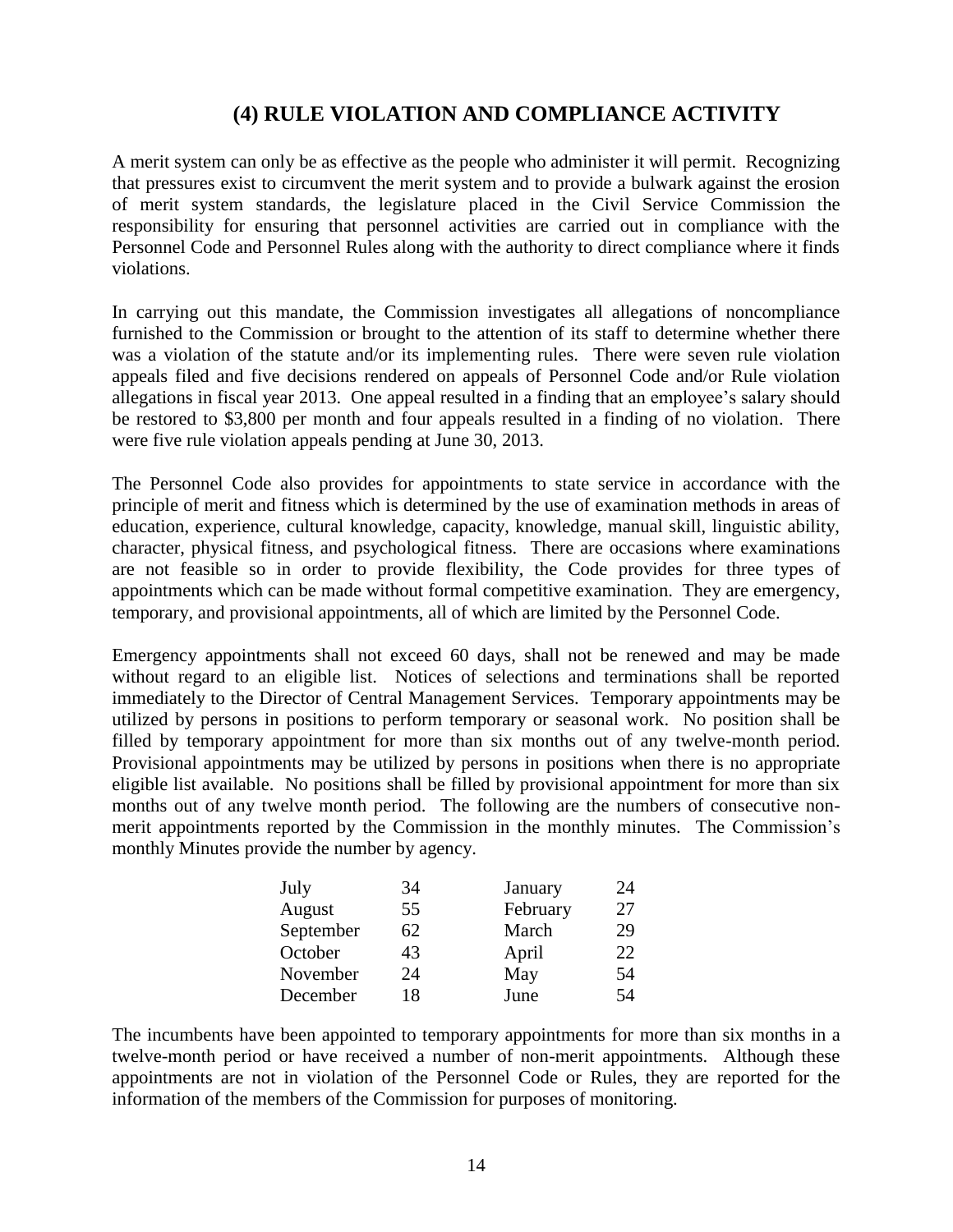## **(5) APPEALS OF DISCHARGE, SUSPENSION OVER 30 DAYS IN A TWELVE-MONTH PERIOD, AND DEMOTION**

The Civil Service Commission is responsible for conducting hearings on appeals of discharge and suspensions totaling more than 30 days in any twelve-month period, and demotion. The Commission has the power to administer oaths, subpoena witnesses, and compel the production of books and papers in accordance therewith. When an employee receives a written notice of discharge, they may appeal the action to the Commission. The appeal must be filed within 15 days after service of the written notice of discharge. The Commission then schedules a hearing within 30 days. At the hearing, the employee has a right to counsel and may question the witnesses who testify against him under oath. The burden of proof is upon the agency to prove that the employee committed the alleged infractions and that discharge is the appropriate discipline.

In fiscal year 2013, there were 31 discharge appeals filed and the Commission rendered decisions in 29 appeals. The Commission imposed a suspension instead of discharge in one appeal, reinstated two employees without suspension, and denied eight appeals (upheld the discharge). Four appeals were dismissed for default (employee failed to appear at scheduled hearing or failed to file requested materials). Four appeals were dismissed due to no jurisdiction, and ten appeals were withdrawn or settled. There were twelve pending discharge appeals at June 30, 2013.

There were six suspension appeals filed during fiscal year 2013 and four decisions rendered by the Commission. One appeal was settled, one was dismissed for no jurisdiction, one was dismissed for non-participation in a telephone status conference call, and one suspension was reduced. At June 30, 2013, there were five pending suspension appeals.

The Commission is also responsible for hearing appeals of employees who have been demoted in their positions. Although this is not an active area, it is important that employees have a right to appeal if they believe they have been unjustly demoted in their position. There was one decision for dismissal when the employee withdrew the demotion appeal. There were no pending demotion appeals at June 30, 2013.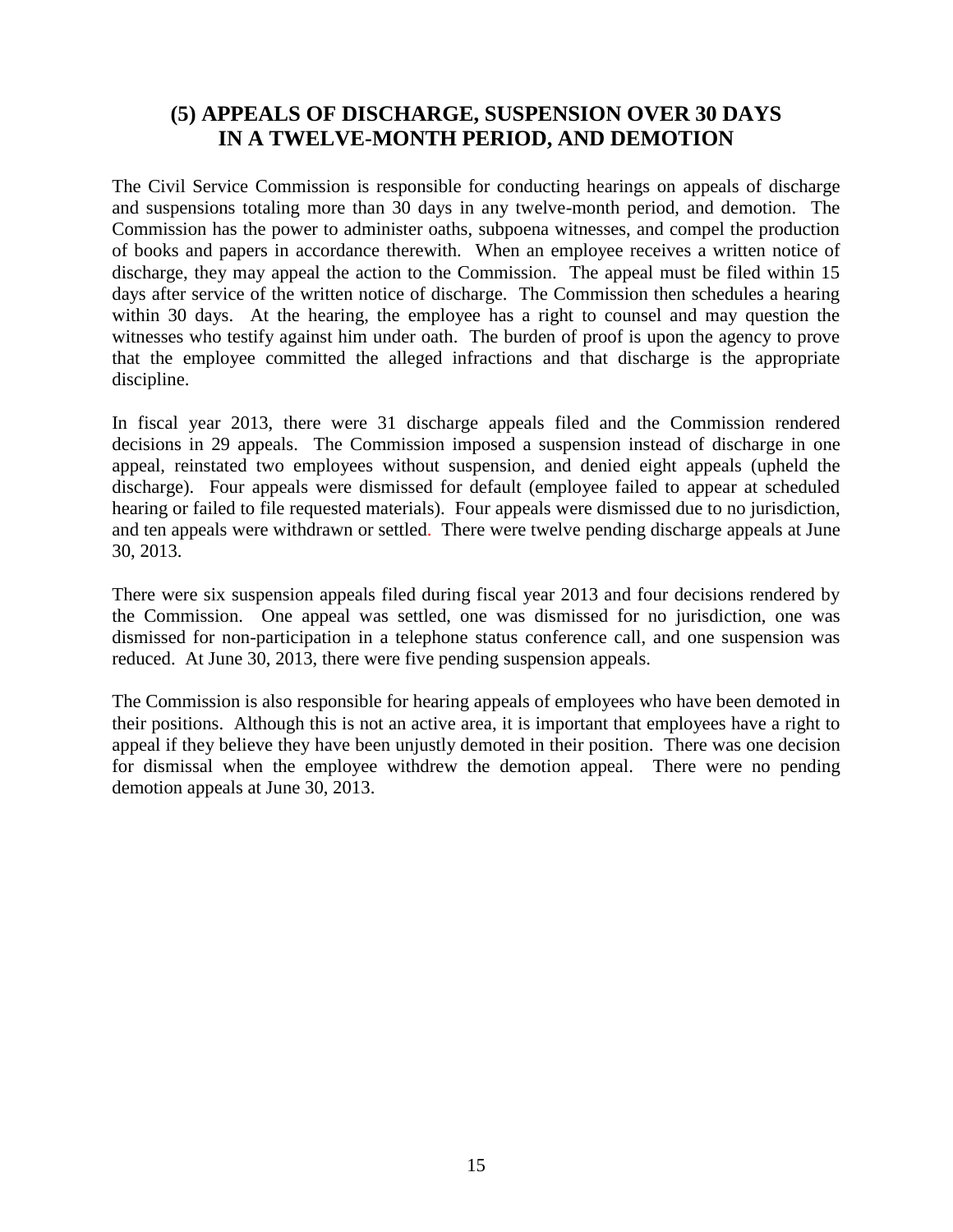## **CHARGES FOR DISCHARGE AND SUSPENSION<sup>3</sup>**

#### Total Charges 60

## **(6) APPEALS OF GEOGRAPHICAL TRANSFER AND ALLOCATION**

Employees who are involuntarily transferred from one geographic area of the state to another may appeal such transfers to the Commission. There was one decision to dismiss for no jurisdiction during fiscal year 2013 and no geographical transfer appeals pending.

The Commission is also responsible for hearing employees' appeals from decisions of the Director of the Department of Central Management Services where an employee believes that their position is improperly allocated. In allocation appeals, the burden is on the employee to prove the Director of Central Management Services has not properly classified their position. There were two decisions to grant the employees' allocation appeals and no pending allocation appeals at June 30, 2013.

## **(7) APPEALS OF LAYOFF**

The Personnel Rules allow the layoff of certified employees due to lack of funds, material change in duties or organization, lack of work, and the abolition of a position or for any of these reasons. Employees who feel that they have been laid off in violation of the Personnel Code or Rules may, within 15 days following the effective date of layoff, file a written appeal to the Civil Service Commission. The Civil Service Commission is authorized to investigate the allegations made by the employee in the layoff appeal and may conduct a hearing if it is determined that substantial issues of fact or law remain unresolved. When the investigation is complete, a proposal for decision is issued by staff and submitted to the employee and agency. If adopted by the Commission, the decision becomes a final administrative decision. There were three layoff appeals filed during fiscal year 2013. The Commission made one decision to dismiss for no jurisdiction and there were three pending layoff appeals at June 30, 2013, one from fiscal year 2012.

 $\overline{a}$ 

<sup>&</sup>lt;sup>3</sup> The total exceeds the number of employees discharged and suspended because multiple charges were made against some employees.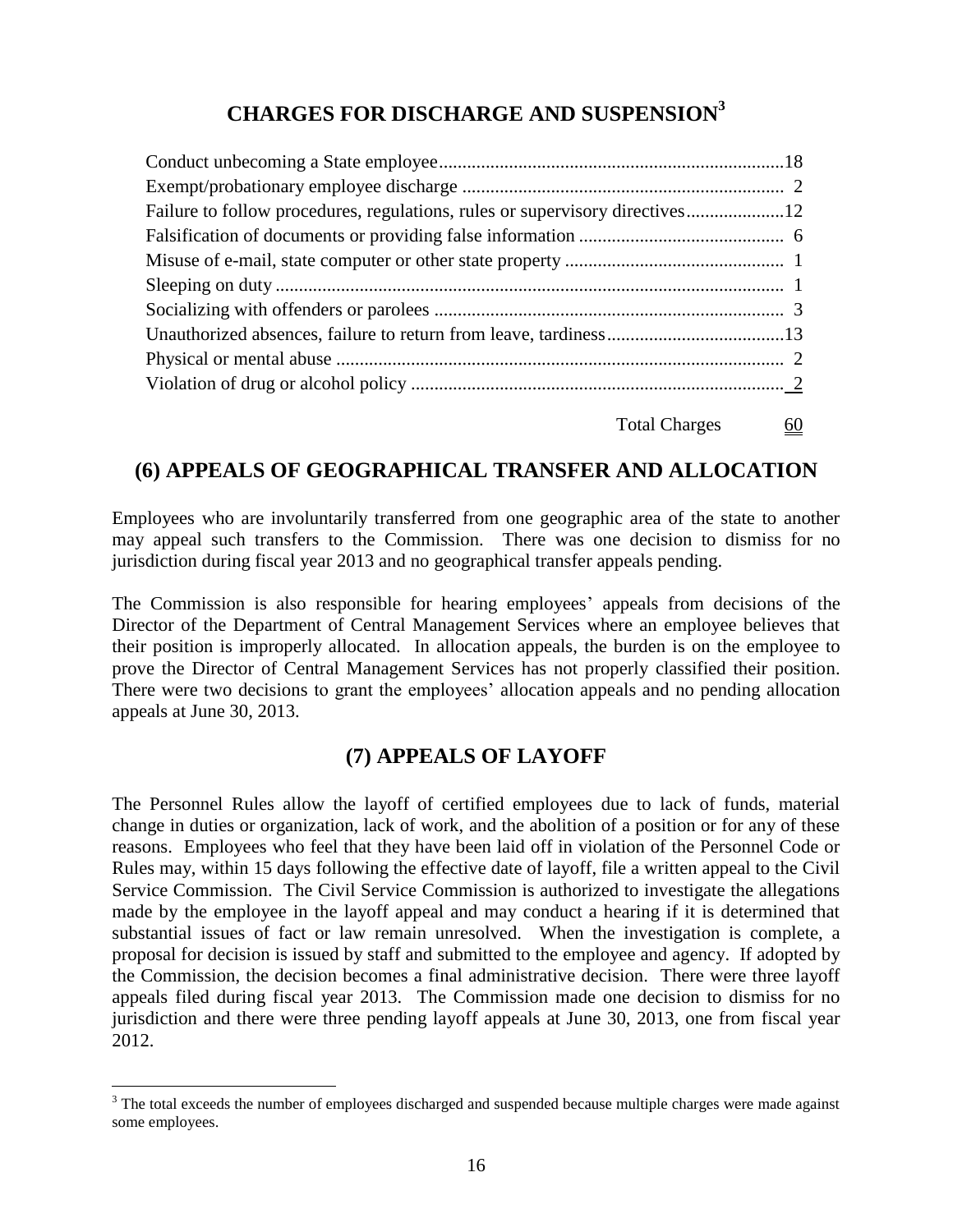### **DECLARATORY RULING**

The Rules of the Civil Service Commission allow for Declaratory Rulings as to material questions involving the interpretation of the Personnel Code, Personnel Rules, or final orders of the Commission upon petition by interested or effected parties. Declaratory Rulings are only advisory. This is an infrequent action. The Commission received one request for Declaratory Ruling to clarify the final decision in a rule violation appeal in fiscal year 2013.

## **APPEALS FILED BY TYPE FOR THE FIVE-YEAR PERIOD ENDED JUNE 30, 2013**

|                           | 2009 | 2010           | 2011 | 2012           | 2013 | <b>TOTAL</b> |
|---------------------------|------|----------------|------|----------------|------|--------------|
| Discharge                 | 33   | 43             | 39   | 40             | 31   | 186          |
| Suspension                |      | $\overline{2}$ | 3    | 6              | 6    | 18           |
| Demotion                  | 0    |                |      | $\overline{2}$ | 0    |              |
| <b>Rule Violation</b>     | 8    | 6              | 12   | 4              | ⇁    | 37           |
| Geographical Transfer     | 8    |                |      |                | 0    | 10           |
| Allocation                | 0    |                |      | $\overline{2}$ | 0    |              |
| Layoff                    | 0    | 3              |      |                | 3    |              |
| <b>Declaratory Ruling</b> |      | 0              |      | 0              |      |              |
|                           | 51   | 55             | 55   | 56             | 48   | 265          |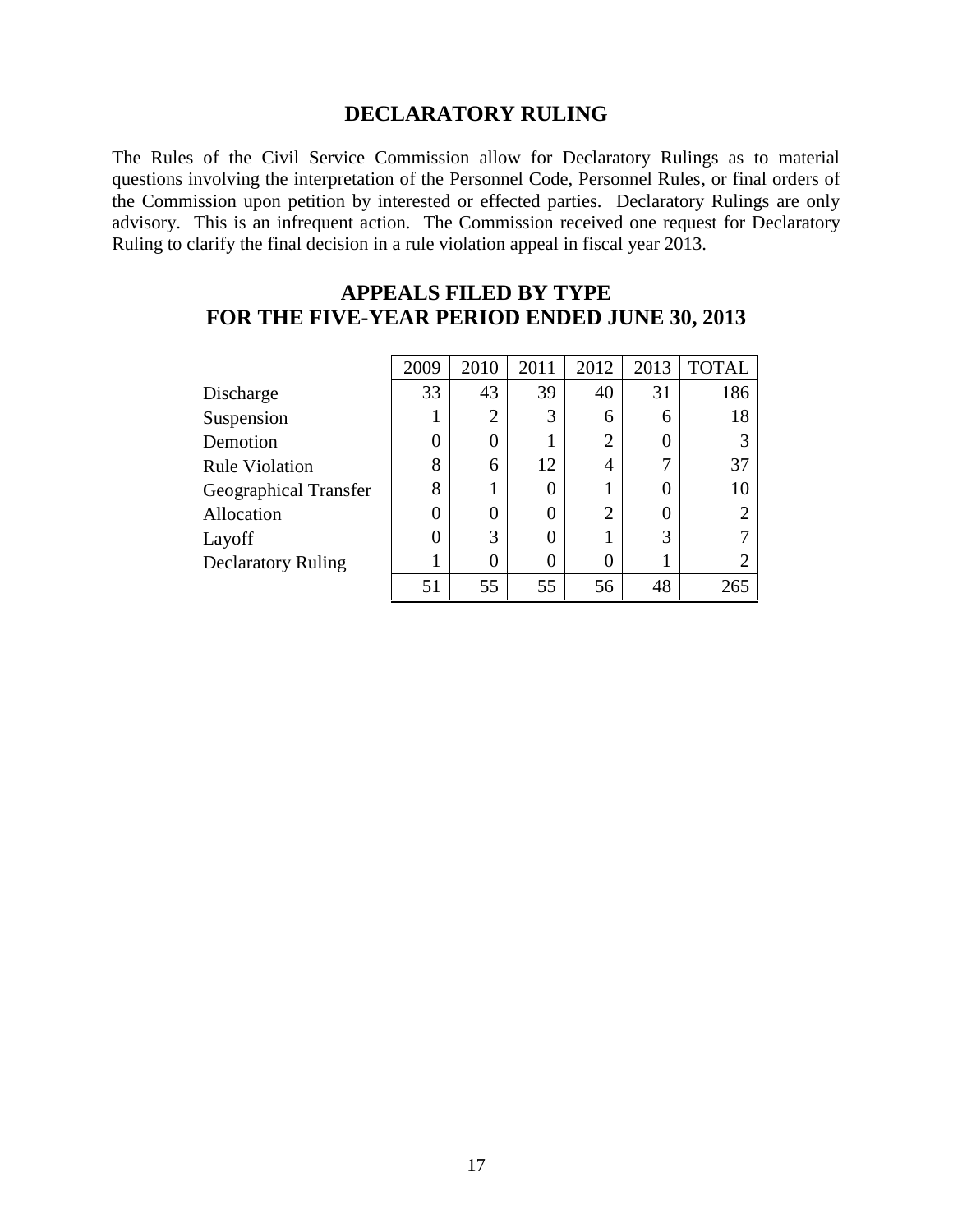## **DECISIONS OF THE COMMISSION**

| A. Substantive Actions by the Commission               | FY 09                        | <b>FY 10</b>     | <b>FY11</b>      | FY 12            | FY 13                   |
|--------------------------------------------------------|------------------------------|------------------|------------------|------------------|-------------------------|
| Appeals granted:                                       |                              |                  |                  |                  |                         |
| Employees reinstated with suspension                   | 9                            | 10               | 9                | 10               | $\mathbf 1$             |
| Employees reinstated with no suspension                | 3                            | $\mathbf{1}$     | $\overline{c}$   | 1                | 3                       |
| Layoff appeal granted                                  | $\boldsymbol{0}$             | $\boldsymbol{0}$ | $\boldsymbol{0}$ | $\boldsymbol{0}$ | $\boldsymbol{0}$        |
| Rule Violation appeal granted                          | 1                            | $\overline{2}$   | $\overline{2}$   | 1                | $\mathbf{1}$            |
| Declaratory Ruling granted                             | 1                            | $\overline{0}$   | $\overline{0}$   | $\boldsymbol{0}$ | $\mathbf{1}$            |
| Allocation appeal granted                              | $\overline{0}$               | $\overline{0}$   | $\overline{0}$   | $\boldsymbol{0}$ | $\overline{2}$          |
| Suspension appeal granted                              | $\theta$                     | $\overline{0}$   | $\overline{0}$   | $\overline{0}$   | $\mathbf{1}$            |
| <b>Subtotal</b>                                        | <u>14</u>                    | <u>13</u>        | <u>13</u>        | <u>12</u>        | $\overline{\mathbf{2}}$ |
| Appeals denied:                                        |                              |                  |                  |                  |                         |
| Discharge appeal denied                                | 7                            | 8                | 20               | 11               | 8                       |
| <b>Position Allocation denied</b>                      | 4                            | $\boldsymbol{0}$ | $\boldsymbol{0}$ | $\overline{0}$   | $\boldsymbol{0}$        |
| Layoff appeal denied                                   | $\overline{0}$               | $\theta$         | 1                | $\boldsymbol{0}$ | 0                       |
| Geographical Transfer appeal denied                    | 0                            | $\overline{0}$   | $\boldsymbol{0}$ | $\boldsymbol{0}$ | $\boldsymbol{0}$        |
| Suspension appeal denied                               | 1                            | 1                | $\boldsymbol{0}$ | 1                | $\boldsymbol{0}$        |
| Rule Violation appeal denied                           | $\overline{0}$               | $\overline{4}$   | 3                | 5                | $\overline{4}$          |
| <b>Declaratory Ruling</b>                              | $\overline{0}$               | $\mathbf{1}$     | $\overline{0}$   | $\overline{0}$   | $\boldsymbol{0}$        |
| <b>Subtotal</b>                                        | 12                           | <u> 14</u>       | <u>24</u>        | 17               | <u>12</u>               |
| <b>Total Substantive Actions</b>                       | <u>26</u>                    | <u>27</u>        | <u>37</u>        | <u>29</u>        | <u>21</u>               |
| B. Appeals dismissed with no decision on the<br>merits |                              |                  |                  |                  |                         |
| Discharges                                             | 17                           | 16               | 17               | 21               | 17                      |
| Demotions                                              |                              |                  |                  |                  |                         |
|                                                        | 1                            | $\boldsymbol{0}$ | $\mathbf{1}$     | $\mathbf{1}$     | 1                       |
| <b>Allocations</b>                                     | $\boldsymbol{0}$             | $\boldsymbol{0}$ | $\boldsymbol{0}$ | $\boldsymbol{0}$ | $\boldsymbol{0}$        |
| Layoff appeals                                         | $\overline{0}$               | $\overline{0}$   | $\overline{2}$   | $\overline{0}$   |                         |
| <b>Geographical Transfers</b>                          | $\mathbf{1}$                 | 6                | $\overline{2}$   | $\boldsymbol{0}$ | $\mathbf{1}$            |
| Suspensions                                            | $\boldsymbol{0}$             | $\mathbf{1}$     | $\overline{4}$   | $\overline{4}$   | 3                       |
| <b>Rule Violations</b>                                 | $\mathbf{1}$                 | $\overline{4}$   | $\overline{4}$   | 3                | $\overline{0}$          |
| <b>Total Non-Substantive Actions</b>                   | $\underline{\underline{20}}$ | $\underline{27}$ | $\underline{30}$ | $\underline{29}$ | $\underline{23}$        |
| C. Appeals Pending at end of Fiscal Year               | 35                           | 36               | 23               | 21               | 25                      |

 4 Includes appeals dismissed due to settlement, withdrawal, default (failure to appear or failure to respond to Commission inquiry) or lack of jurisdiction.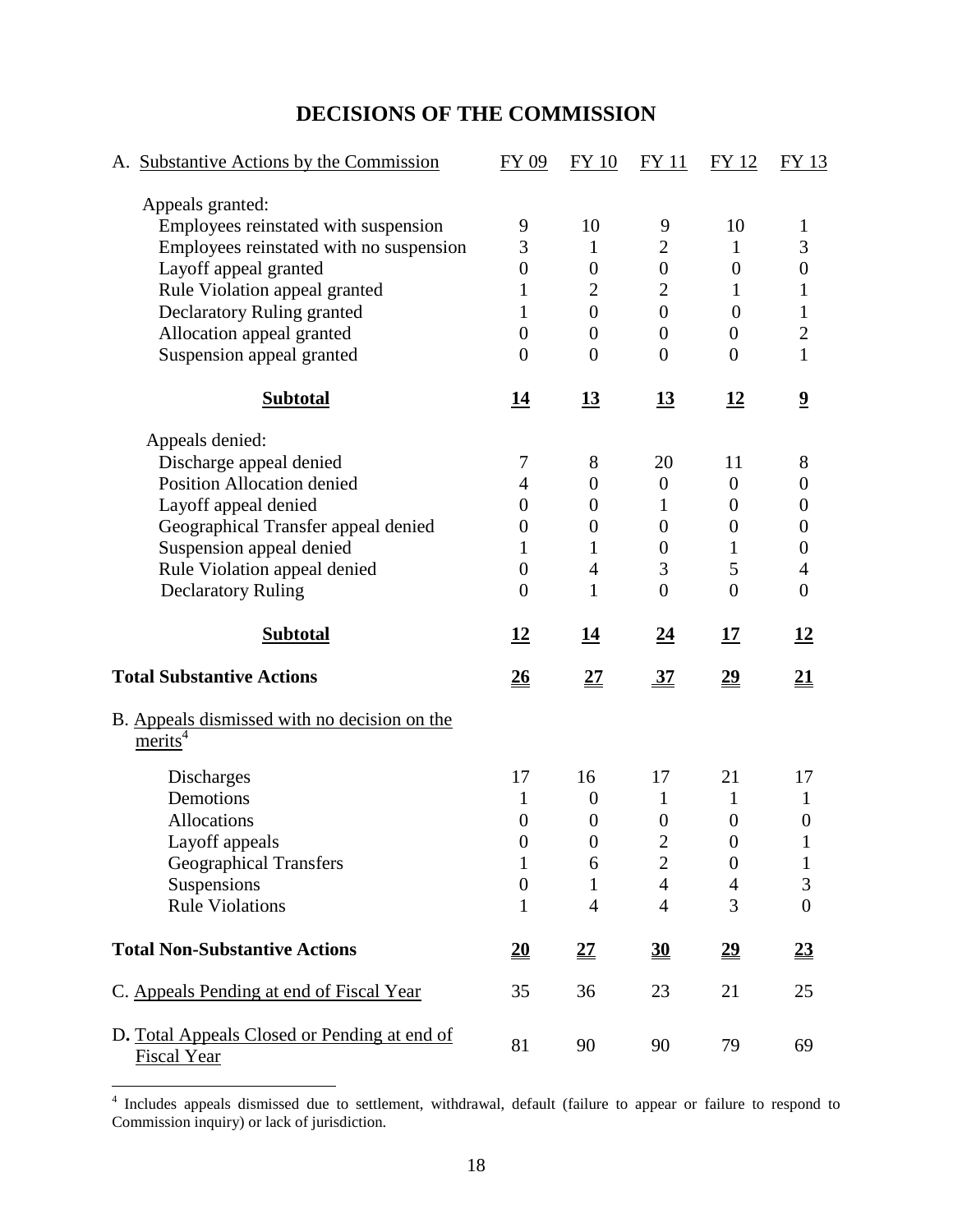

At June 30, 2013 there were a total of 25 appeals pending, with four of those from previous years. The chart below reflects the processing time for appeals that were concluded during fiscal years ended June 30. The time is calculated from the date the appeal was filed to the date the final decision of the Commission was rendered. This calculation is consistent with that reported on the Public Accountability Report issued by the Office of the Comptroller.



### **AVERAGE PROCESSING TIME**

\*The average processing time of 202 days for fiscal year 2013 would be 164 days if one large rule violation appeal was removed from the calculation.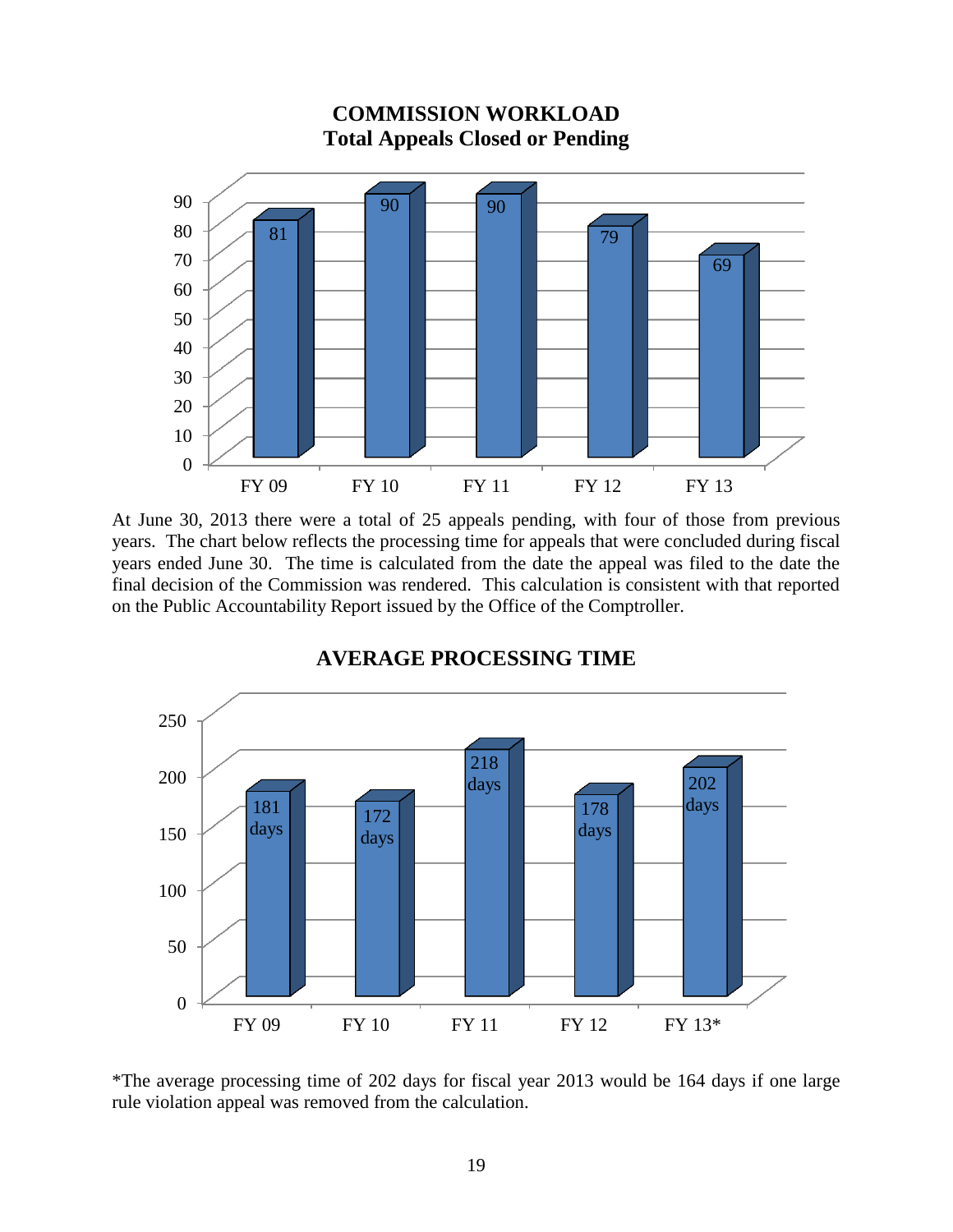#### **ADMINISTRATIVE REVIEW**

Parties that wish to appeal decisions of the Commission may do so in accordance with the provisions of the Administrative Review Law (735 ILCS 5/Article III). The following chart shows the administrative reviews and appeals filed for each fiscal year. If an appeal was filed during fiscal year 2007 and one of the parties filed for Administrative Review during fiscal year 2009, the statistic will be counted for fiscal year 2007.



The following table shows the results and current status of Administrative Reviews that were filed for fiscal years 2007 through 2013. This table shows Administrative Reviews by the year the appeal was filed, not by the year a court decision is ultimately rendered. The total of number of Administrative Review decisions can exceed the total number filed for the same year because decisions by both the Circuit Court and Appellate Court (if the Circuit Court decision was appealed) are counted separately.

Commission upheld in Circuit Court Commission reversed in Circuit Court Commission upheld in Appellate Court Commission reversed in Appellate Court Remanded to Civil Service Commission Pending as of June 30

| 2007 | 2008 | 2009 | 2010 | 2011 | 2012 | 2013 |
|------|------|------|------|------|------|------|
| 6    | 11   | 5    |      |      |      |      |
|      |      | 0    | 2    |      |      |      |
| 2    |      | 2    |      |      |      |      |
|      |      |      |      |      |      |      |
| 0    |      |      |      |      |      |      |
|      |      |      |      |      |      |      |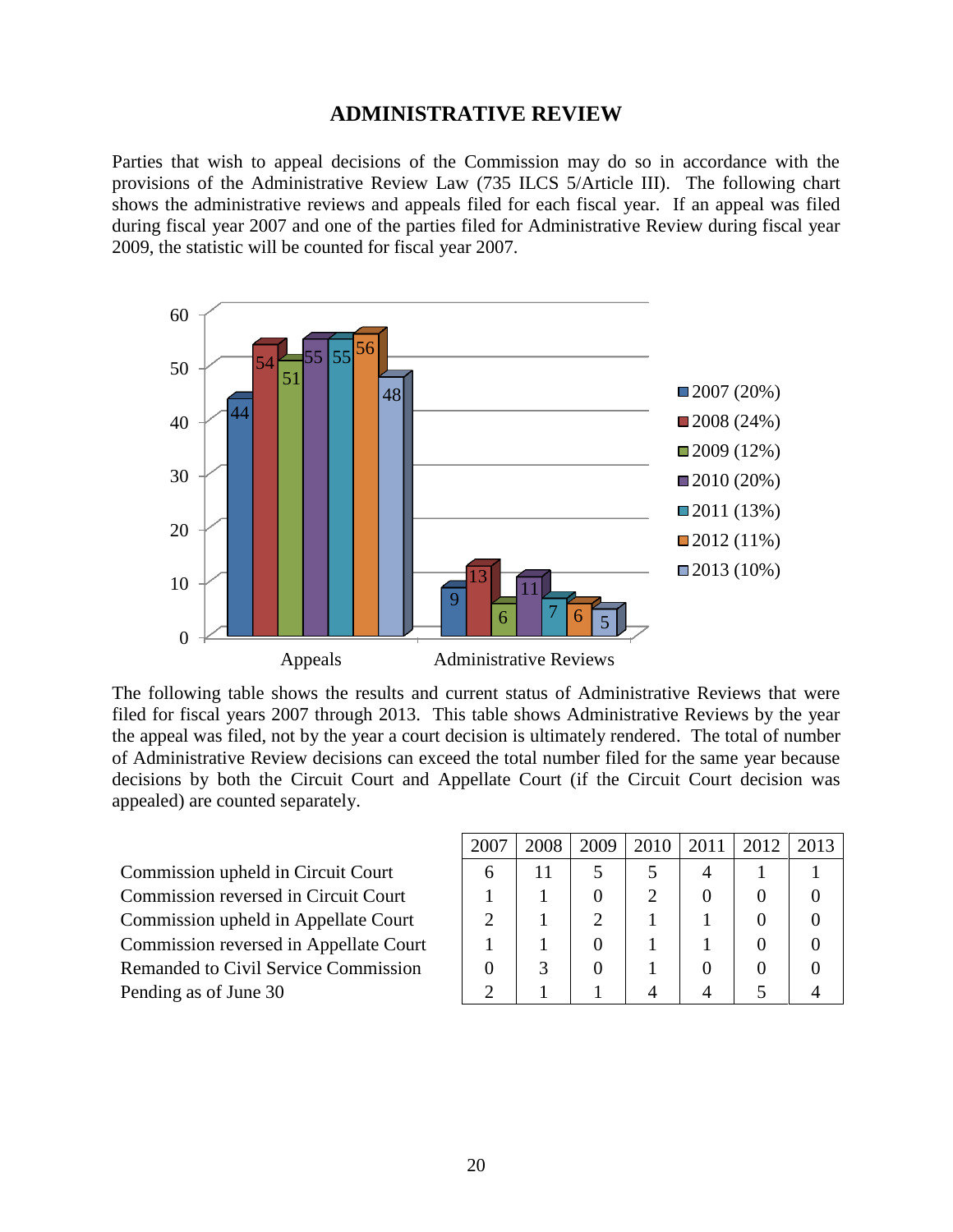#### **GRIEVANCE COMMITTEE**

The Director of Central Management Services is required to appoint a grievance committee to hear Step 4 grievances comprising two employees of Central Management Services and one Commission employee with experience and knowledge in personnel administration and employee relations. The Director is allowed to substitute another agency employee in the absence of a Commission employee. There were no scheduled meetings with Commission employees during fiscal year 2013.

### **TRAINING**

In order to administer the State's merit system, agency administrators must have knowledge and expertise in all areas of personnel. Dealing with problem employees is often the most intimidating and frustrating aspect of personnel administration. It is the Commission's belief that while regrettable, discipline up to and including discharge is a necessary component of a good personnel system. The Commission, in an effort to make administrators aware of the requirements of successfully dealing with the disciplinary process, has offered agencies instruction in the disciplinary process. During fiscal year 2013, Executive Director Daniel Stralka made a presentation to the staff of the Office of Inspector General of the Department of Children and Family Services. The general topic was how investigators may better conduct investigations and prepare reports that are perceived as fair by an administrative law judge. Numerous informal discussions on related issues occurred throughout the year between Commission staff and Agency administrators. The Commission staff is available to employees and agency administrators to respond to a variety of procedural inquiries regarding the operation of the Commission.

### **INTERAGENCY COMMITTEE ON EMPLOYEES WITH DISABILITIES**

The Chairman of the Commission is an ex officio member of the Interagency Committee on Employees with Disabilities (ICED) that operates with no budget and no paid staff, and relies on the technical and financial support of its members and their respective agencies. The Chairman, through a representative of the Commission, participates in monthly meetings and disability awareness events throughout the year to address the diverse issues and concerns of the persons with disabilities employed by executive agencies of the State of Illinois.

### **STATE HISPANIC AND BILINGUAL EMPLOYMENT PLANS**

The Civil Service Commission does not discriminate on the basis of religion, race, national origin, sex, age, handicap, or any other non-merit factor in providing employment opportunities.

### **REPORT ON GREEN GOVERNMENTS ILLINOIS ACT**

The Civil Service Commission continues to be successful in reducing paper usage and solid waste by printing on both sides of paper, recycling used paper, utilizing e-mail, scanning documents wherever possible, and purchasing recycled toner cartridges and recycled content paper.